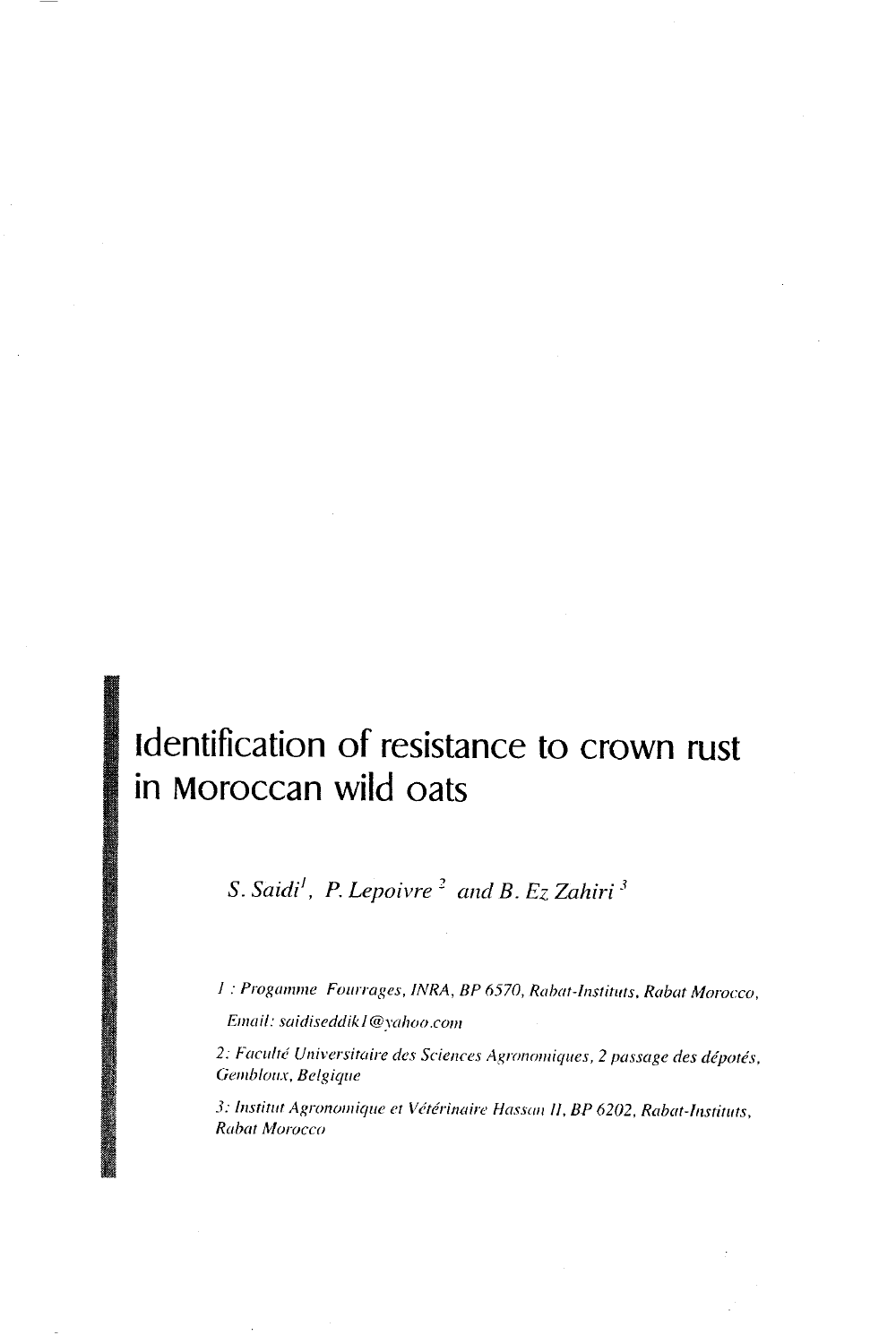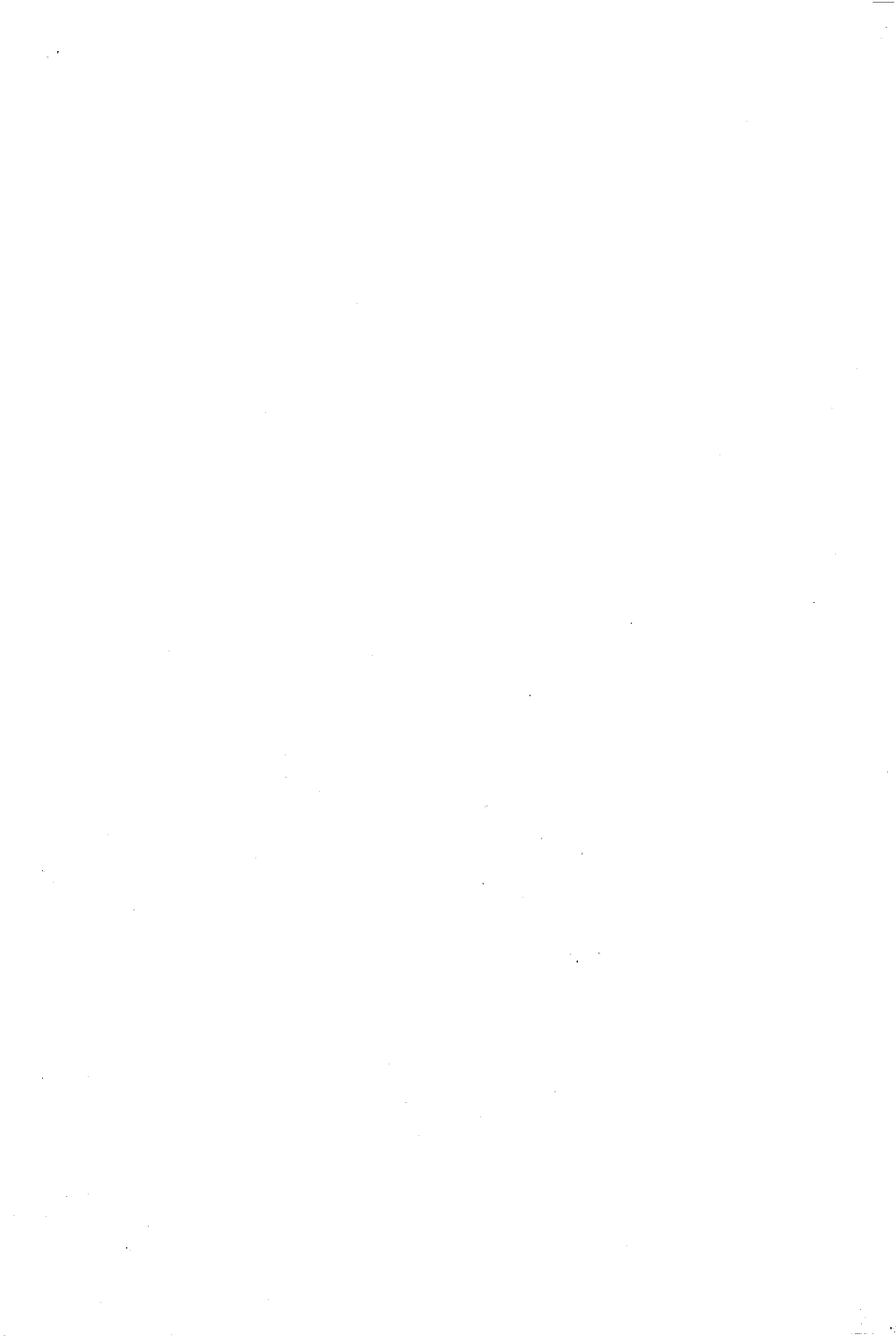### **Abstract**

A collection of 288 accessions, representing 13 species of wild oat, collected in several Moroccan regions, was evaluated in the field in 1995 for crown rust resistance at 3 different locations. Among the accessions tested, 39 revealed to be resistant in at least one site, and 25 have shown their resistance at the three locations. All resistant accessions originated from the northern regions of Morocco. Six genotypes of A. maroccana and one genotype of A. sterilis that have shown high levels of resistance to crown rust were inoculated with 4 isolates of P.coronata f.sp. avenae with different numbers of virulence genes under controlled conditions at seedling and adult stages. The types of infection, the latency period, the production of spores, and their germination were measured. The genotypes have expressed a vertical resistance. The latency period varied from 9.3 to 14 days. However, this character did not differentiate between genotypes. The genotypes have produced significantly different quantities of spores. In contrary to the latency period, the spore's production differentiated between genotypes.

Key words: Crown rust, resistance, wild oats

ملسخص

# تحديد هوية مقاومة الصدأ التاجي على الشوفان البري في المغرب

مجموعة مكونة من 288 عينة موزعة على 13 صنفا من الشوفان البري المنحدرة من مناطق مختلفة من المغرب تم تقييمها في الحقل في سنة 1995 لأجل مقاومتها ضد الصدأ التاجي في ثلاثة مواقع. من بين هذه المجموعات تم ضبط 39 عينة مقاومة لهذا المرض في بقعة واحدةً علىً الأقل و25 عينة في البقع الثلاث. وتنحدر العشائر المقاومة لهذا الصدأ من المناطق الشمالية للمغرب. وقد تم تقييم ست عشائر من صنف A. maroccana وعشيرة واحدة من نوع A. sterilis في المختبر ، التي برهنت على مستوى عال من المقاومة للصدأ التاجي . وقد برهنت هذه العشائر على مستوى عال من المقاومة من النوع العمودي. ويعتبر إنتاج البوغات من أحسن الصفات المعبرة على مستوى المقاومة .

**كلمات مفاتح = ال**صدأ التاجي – المقاومة – الشوفان البري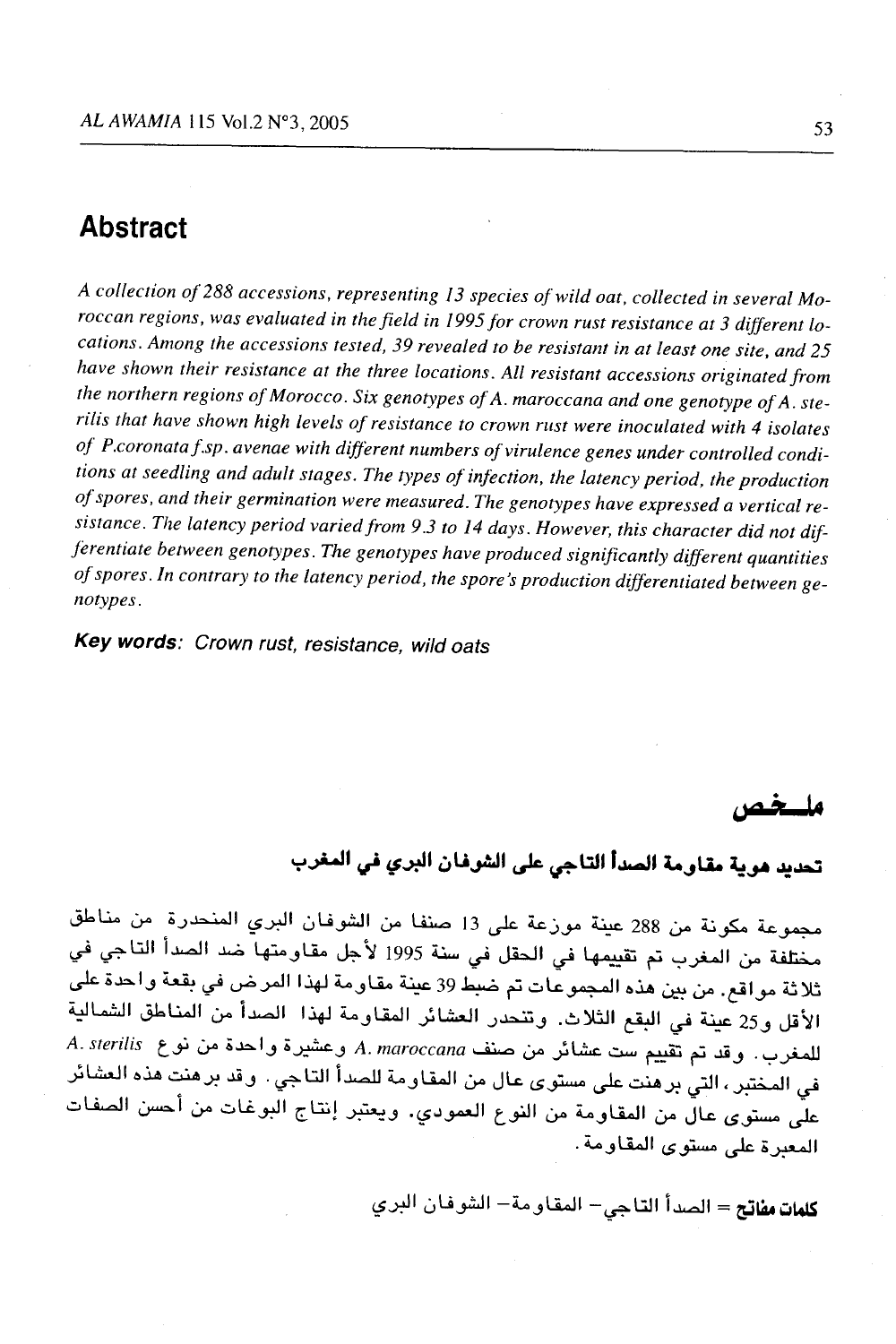# Résumé

Identification de la résistance à la rouille couronnée dans le genre Avena spp. au Maroc

Une collection de 288 accessions, représentant 13 espèces d'avoine sauvage, collectée dans plusieurs régions du Maroc, a été évaluée au champ en 1995 pour la résistance à la rouille couronnée dans trois sites. Parmi les accessions testées, 39 ont révélés la résistance au moins dans tm site et 25 ont été résistantes dans tous les sites d'évaluation.Toutes les lignées résistanles sont originaires des régions du Nord du Maroc. Six génotypes de A. maroccana et un génotype de A. sterilis qui ont montré un haut niveau de résistance à la rouille couronnée ont été inoculés avec quatre isolats de P. coronata f.sp. avenae ayant différents nombre de gènes de virulence sous les conditions contrôlées au stade plantule et adule. Les types d'infection, la période de latence, la production des spores et la germination des spores ont été mesurées. Les génotypes ont exprimé une résistance de type verticale. La période de latence varie entre 9.3 et 14 jours. Cependant, ce caractère ne différencie pas entre les génotypes. Ces derniers ont produit des quantités de spores significativement différentes. Contrairement à la période de latence, la production différencie entre les génotypes.

Mots clés : Rouille couronnée, résistance, avoine sauvage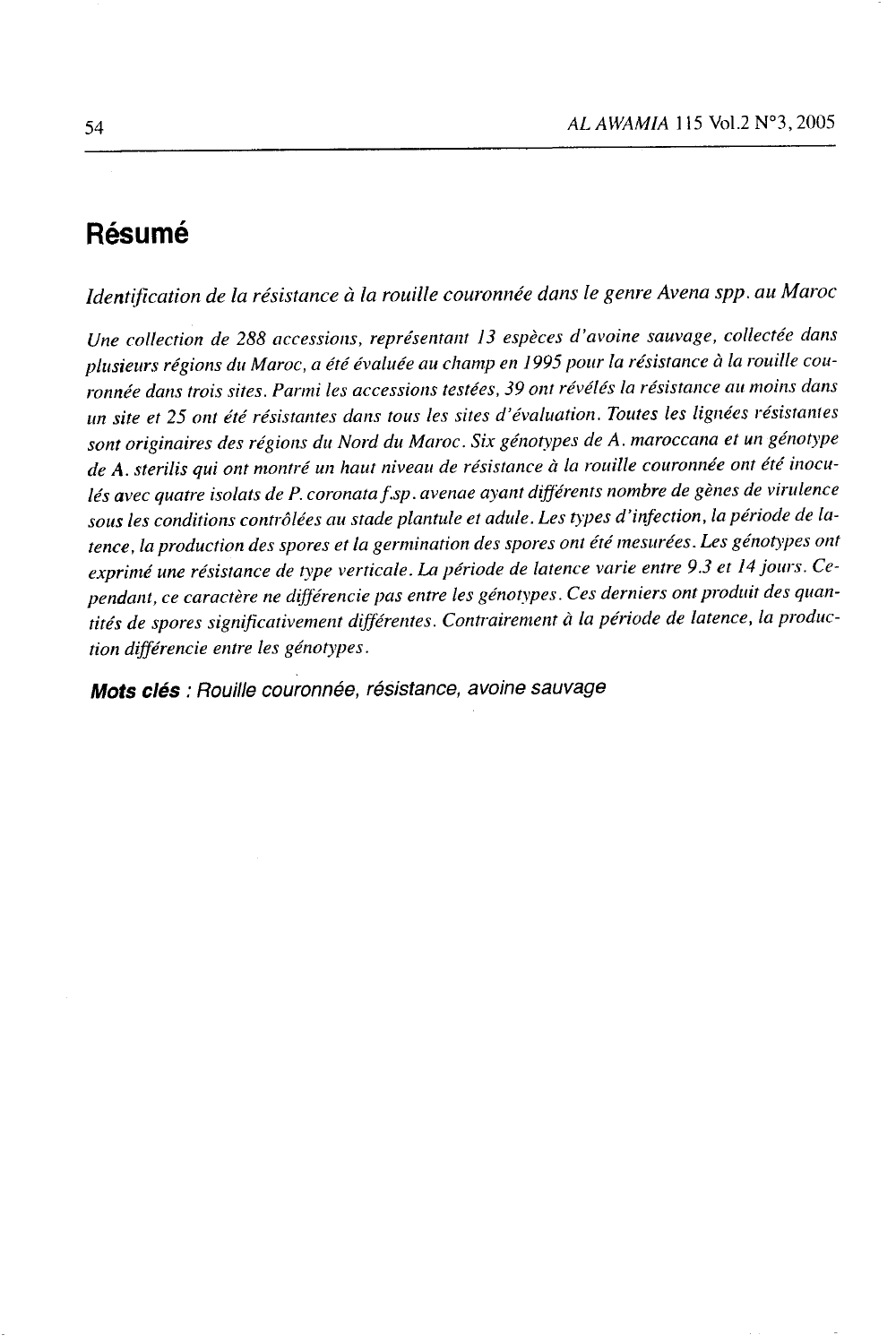# Introduction

Crown rust, caused by *Puccinia coronata* Corda f .sp avanae Eriks, is a widely distributed disease of cultivated oat (Avena sativa L.) and its closely related species in Morocco. In some areas of the north, crown rust prevails regularly. Spores are present throughout the year on wild species. The frequent mild temperatures  $(15{\text -}25^{\circ}C)$  and the abundance of dew are the most favourable conditions for the development of this disease.

The use of resistant cultivars is the only efficient way to overcome this disease (Simons, 1985). Wild oats originating from North Africa and the Middle East are considered as the major sources of genes resistance to P. coronata. Most of these genes were transferred to commercial varieties (Browning and Frey, 1981).

Most *Avena* species are present in Morocco. Populations of these species are widespread in different climatic regions, going from cold and humid mountains to dry and hot valleys (Leggett et al. 1992). The analysis of the Moroccan wild oat collections revealed the presence of many characters that could be used in cultivated oat improvement (Ladizinsky and Frainstein, 1977; Ladizinsky, 1992 and 1995; Comeau, 1982; Saidi and El Yamani, 1994). Resistance to crown rust is one of the most desirable characters to be considered when developing new oat cultivars (Browning and Frey, 1981; Sebesta, 1983; Leonard and Anikster, 1996).

Successful identification of genes for resistance to crown rust requires the screening of wild oat germplasm. A systematic screening of the material will allow the analysis of the genetic potential of the different accessions tested and the selection of the genotypes that have high levels of resistance. A Iarge collection of genotypes must first be evaluated in the field under high pathogen selection pressure, and against a high number of races (Lenné and Wood. l99l). The screening sites must be selected according to the disease severity. observed over many years. Accessions that express resistance in the field will then be carefully tested under a limited number of races of the pathogen.

The accessions with a high level of resistance, belonging to A. sterilis L. and A. moroccana Gdgr. are the most desirable; they can be crossed to domesticated forms and used in breeding programs. The resistant oat genotypes selected in the field have to be evaluated under controlled environmental conditions.

The objective of this study is to screen a moroccan collection of wild oat species in order to identify genotypes that have high levels of resistance to crown rust.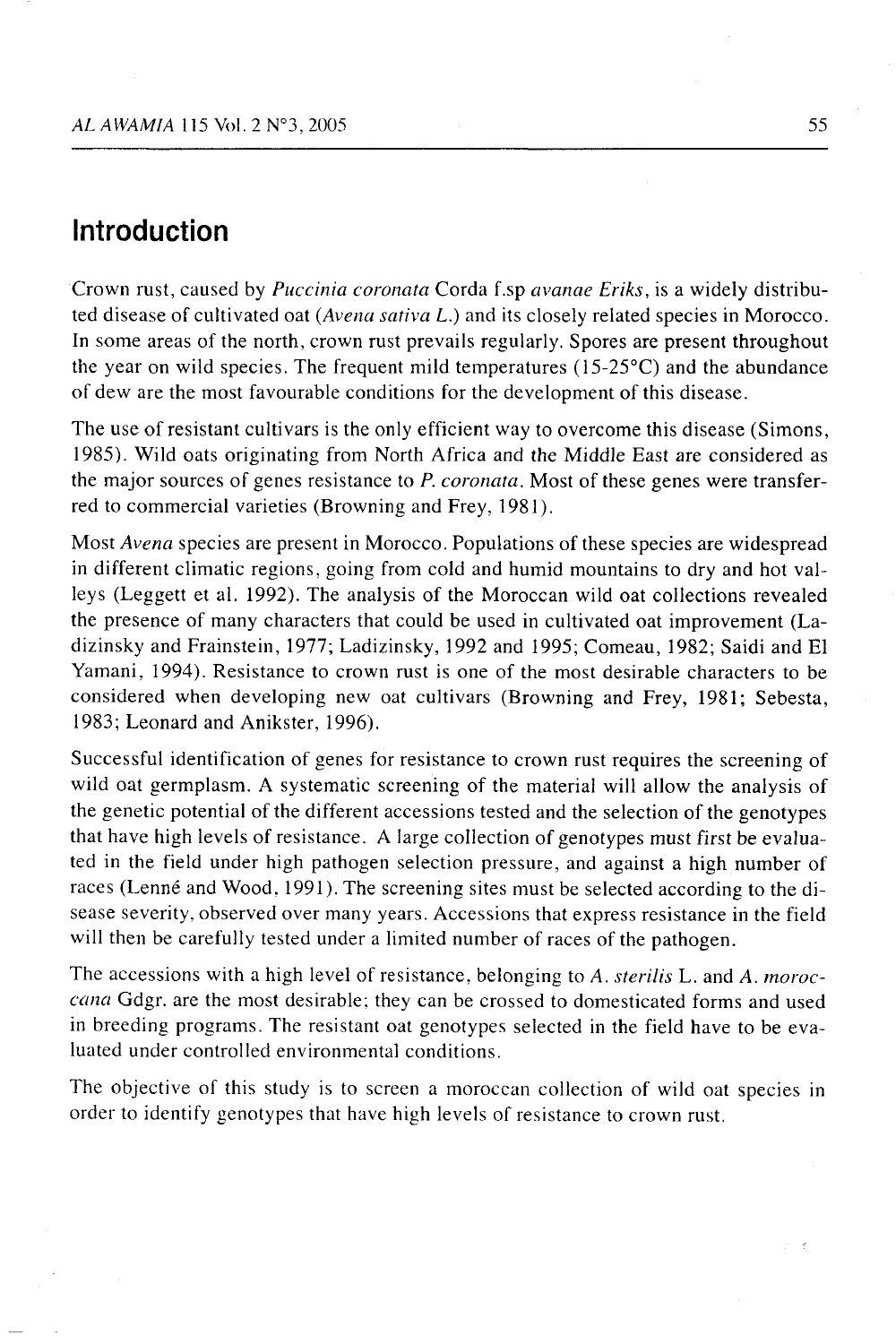# Materials and methods

### Evaluation under field conditions Vegetative material

A collection of 288 accessions representing 13 wild oat species was assembled from seed collected during many field trips that were carried out in different regions of Morocco (Al Faiz and Souihka, 1990; Leggett et al., 1992). Table 1 shows information on the genomes , and the number of accessions for each species.

Tabte 1: Species, genomes, and number of accessions of the Moroccan wild oat collection that was evaluated for crown rust.

| <b>Species</b>                | Genome        | Number of<br>accessions |
|-------------------------------|---------------|-------------------------|
| A. clauda Dur.                | $C_pC_p$      | $\overline{2}$          |
| A. eriantha Dur.              | CpCp          | 10                      |
| A. atlantica Baum et Fedak    | $A_1A_1$      | 10                      |
| A. wiestii Steud              | $A_s A_s$     | 2                       |
| A. hirtula Lag.               | AsAs          | 8                       |
| A. longiglumis Dur.           | $A_1A_1$      | 10                      |
| A. damascena Rajhathy et Baum | $A_dA_d$      | 8                       |
| A. barbata Pott. ex Link      | <b>AABB</b>   | 100                     |
| A. agadiriana Baum et Fedak   | <b>AABB</b>   | 11                      |
| A. murphyi Ladiz.             | <b>AACC</b>   | 5                       |
| A. maroccana Gdgr             | <b>AACC</b>   | 17                      |
| A.byzantina C. Koch           | <b>AACCDD</b> | 3                       |
| A. sterilis L.                | <b>AACCDD</b> | 100                     |
| Total                         |               | 288                     |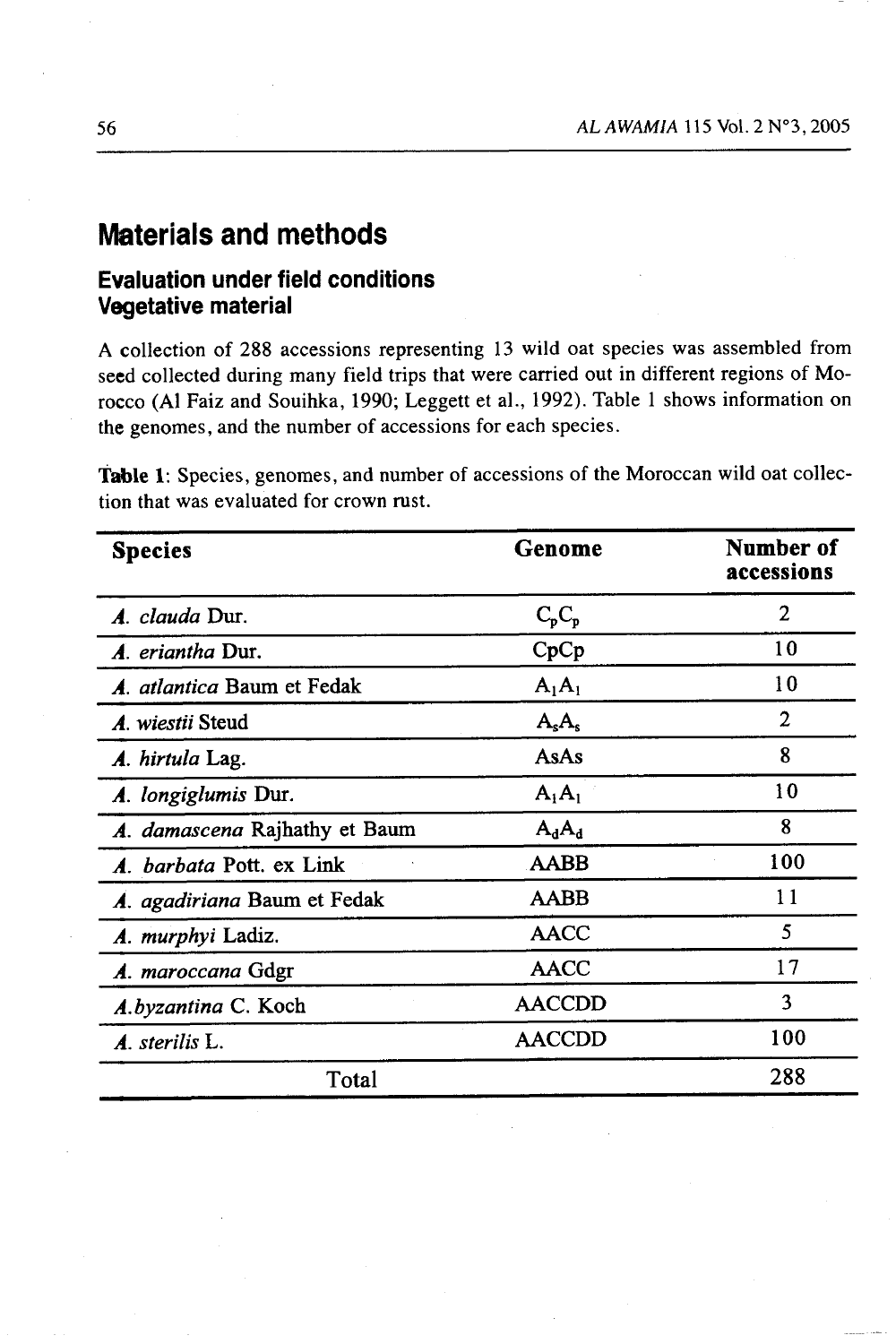#### Evaluation Sites

The evaluation sites were located in the north (Tangier), and in the plains of Gharb and Doukkala where crown rust is frequent and its secondary host, Rhanmius lycioides L. ssp. oleoides (L) Jahand & Maire, was reported (Rieuf, 1971).

The screenings were conducted over one year. Accessions were submitted to natural oat crown rust infections in three different sites, located at the National Institute for Agricultural Research experimental stations of Boukhalef (Tangier), Allal Tazi (Gharb), and Khemis Zemamra (Doukkala). The crop maturation in the Doukkala region is about l0 days to 2 weeks earlier than in the other locations.

Accessions were grouped by species, and sown in lines interspaced by 1.2 m at a rate of 50 seeds per accession. The variety Markton cv. was used as a susceptible check each 20 lines. The sowing date was around mid-November in the Doukkala, and at the end of the same month in the other two locations. These sowing dates were chosen so that the vegetative growth of the accessions will coincide with the rust cycle.

#### Scoring Method

For this study, we adopted the scoring method recommended for assessing rust infections in International Rust Nurseries. This method combines the evaluation of the severity and the infection type (Loegering, 1959). Severity is defined as the percent of the leaf surface damaged by the disease, measured according to the modified Cobb scale. It is estimated visually, thus defining the following classes: traces,  $5\%$ ,  $10\%$ ,  $20\%$ ,  $40\%$ ,  $60\%$ , and  $100\%$  of the leaf surface infected. The infection type is scored according to the following code:

0 : no infection visible on the plant

R : resistance, visible chlorosis or necrosis, with no pustules.

M R : moderately resistant, small size pustules, surrounded by necrotic tissue

M S : moderately susceptible, medium size pustules surrounded by chlorotic tissue

S : susceptible, large size pustules with little or no chlorotic or necrotic tissue.

X heterogeneous, different size pustules, with necrosis and /or chlorosis.

The score given to an accession after its evaluation in the field includes the estimation of the severity, expressed in percent of the infected leaf surface, and the reaction indicated by a capital letter; for example: tR means traces as a severity index, and R for absence of pustules; 5RM means  $5\%$  severity index with moderate resistance, and  $60S$ corresponds to 60% of the leaf surface infected, with pustule type corresponding to susceptibility. Scoring is based on all the leaves except the last one emerged and the one before the last. Plant scoring is the average of all observed leaves. Ten to fifty plants per accession were scored, which corresponds to one plant per genotype. In total, I2.000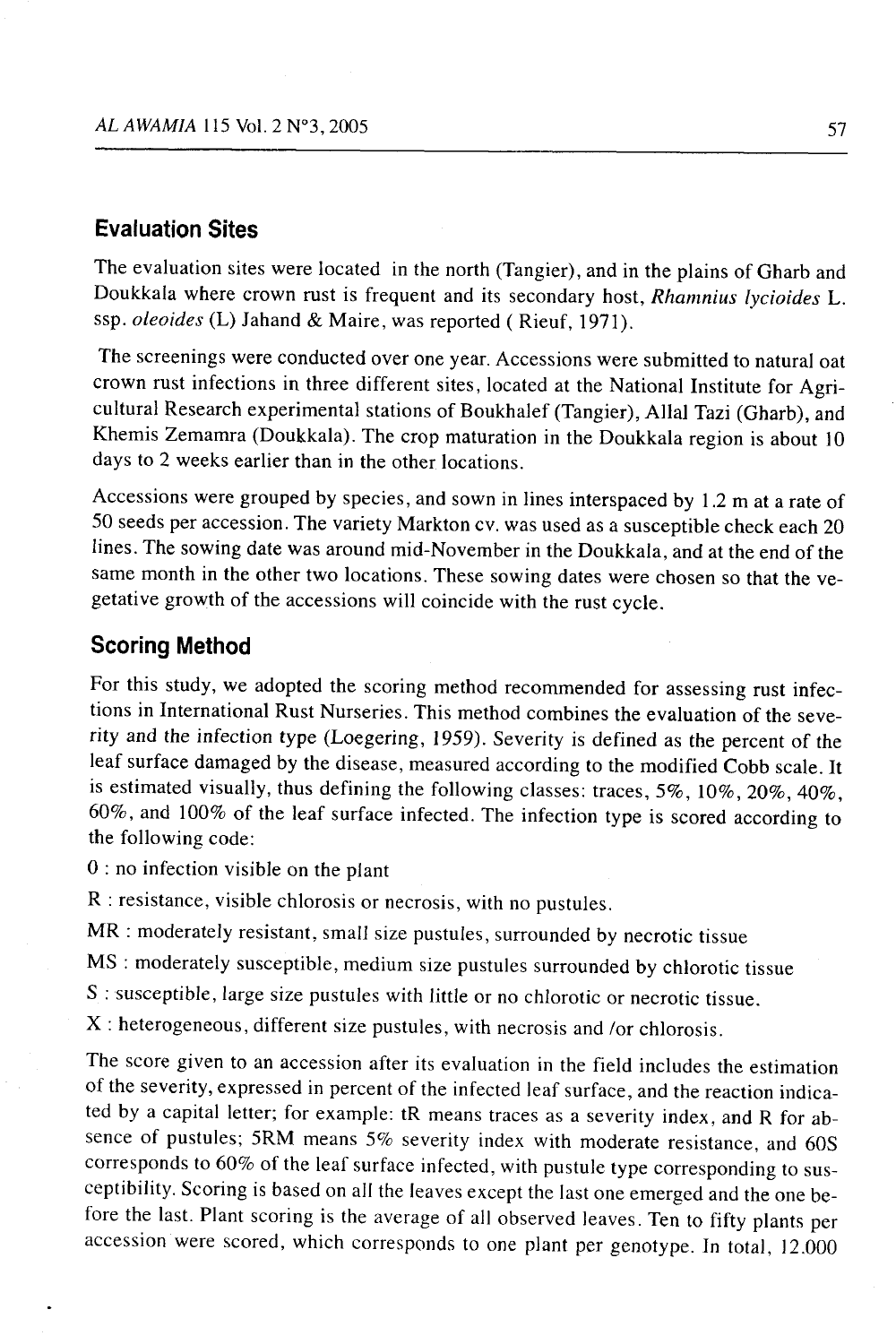plants were scored in the field. Accessions that showed at least a 20MR score at the third observation in any given site were selected as resistant.

### Evaluation under controlled environmental conditions

### Vegetative material

Seven genotypes, selected as having high levels of resistance in the field (in Tangier, Gharb, and Doukkala locations), were included in this study. The susceptible variety Markton was used as a check (Table 2).

Table2. Accessions selected in the field in 1995 and 1996 for their resistance to oat crown rust.

| <b>Species</b><br><b>Genotypes</b> |                   | <b>Reaction and</b><br>severity in Gharb |
|------------------------------------|-------------------|------------------------------------------|
| 283/7                              | A. sterilis       | <b>20 MR</b>                             |
| 430/26                             | A. maroccana      | <b>20 MR</b>                             |
| 430/27                             | $^{\prime\prime}$ | 20 MR                                    |
| 430/35                             | $^{\prime\prime}$ | 5 R                                      |
| 430/39                             | 11                | <b>20 MR</b>                             |
| 430/41                             | $\mu$             | <b>20 MR</b>                             |
| 476/43                             | $^{\prime\prime}$ | 10 MR                                    |
| Markton cv                         | A. sativa         | 80 S                                     |

#### lsolates used

Four P. coronata isolates, collected from the Gharb region in 1996, combining different virulence genes, were chosen (Table 3). They were used to inoculate the accessions tested under controlled environmental conditions. The inoculum dose was 2 mg of spores in 1 ml of mineral oil (Soltrol M170); with a germination rate of more than  $90\%$ , obtained in a 2% agar solution. Several epidemiological characteristics were measured.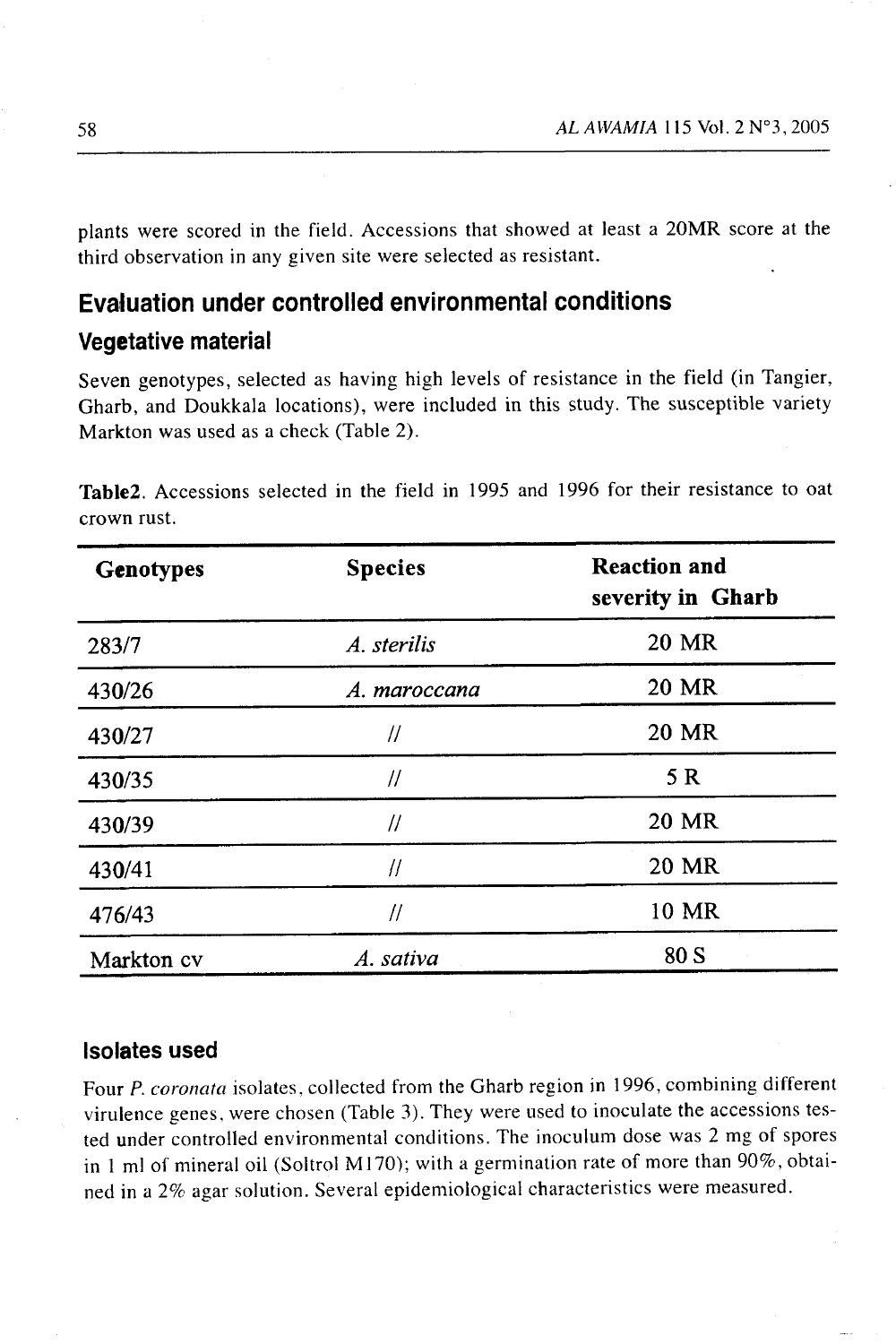| <b>Isolate Number of genes</b> |    | Virulent to lines                                                                    |  |  |  |
|--------------------------------|----|--------------------------------------------------------------------------------------|--|--|--|
| G96/9                          | 3  | Pc6, Pc60, Pc67                                                                      |  |  |  |
| G96/3                          | 6  | Pc40, Pc45, Pc50, Pc56, Pc64, Pc68                                                   |  |  |  |
| G96/4                          | 11 | Pc1, Pc5, Pc6, Pc38, Pc40, Pc45, Pc50, Pc56, Pc58,<br>Pc64, Pc67                     |  |  |  |
| G96/2                          | 14 | Pc1, Pc6, Pc35, Pc38, Pc40, Pc45, Pc48, Pc50, Pc54,<br>Pc56, Pc58, Pc64, Pc67, Pc68, |  |  |  |

Table3: Identity of isolates used for the inoculation of tested genotypes under controlled conditions

#### Plants growth conditions

Seeds were germinated in Petri dishes containing filter papers soaked with a  $2\%$  Giberrilic acid solution. In order to get homogeneous germination and growth, seeds in the Petri dishes were kept at  $4^{\circ}$ C for three days. Then, they were transferred to a growth chamber fixed at  $20 \pm 2^{\circ}$ C. After germination, seedlings were transplanted into greenhouse pots (12 cm wide and 18 cm high) at a rate of 3 per pot. The pots were filled with a mixture of peat (213) and sand (1/3). The experimental design was a complete random design. with 3 replications.

#### Inoculation

Seedlings of each genotype were inoculated with spores of the 4 isolates, according to the method described by Browder (1971). A non toxic mineral oil (Soltrol M 170) was added at a dose of 0.5 ml / capsule to ease the spraying, and increase urediospores adhesion to the leaves (Rowell, 1957). Each genotype was sown in 4 pots, with 3 plants per pot. Each pot was inoculated by one isolate.

Plant reactions were scored seven days after inoculation according to Murphy (1935) scoring system. After the last observation, leaves were cut off, and plants were preserved until the emergence of the flag leaf for a second inoculation.

At maturity. flag leaves were inoculated according to Andres and Wilcoxson (1984) procedure. The inoculum was filled into capsules of gelatin suspended in a mineral oil (Soltrol  $M$  170). This technique has been described by Browder (1971).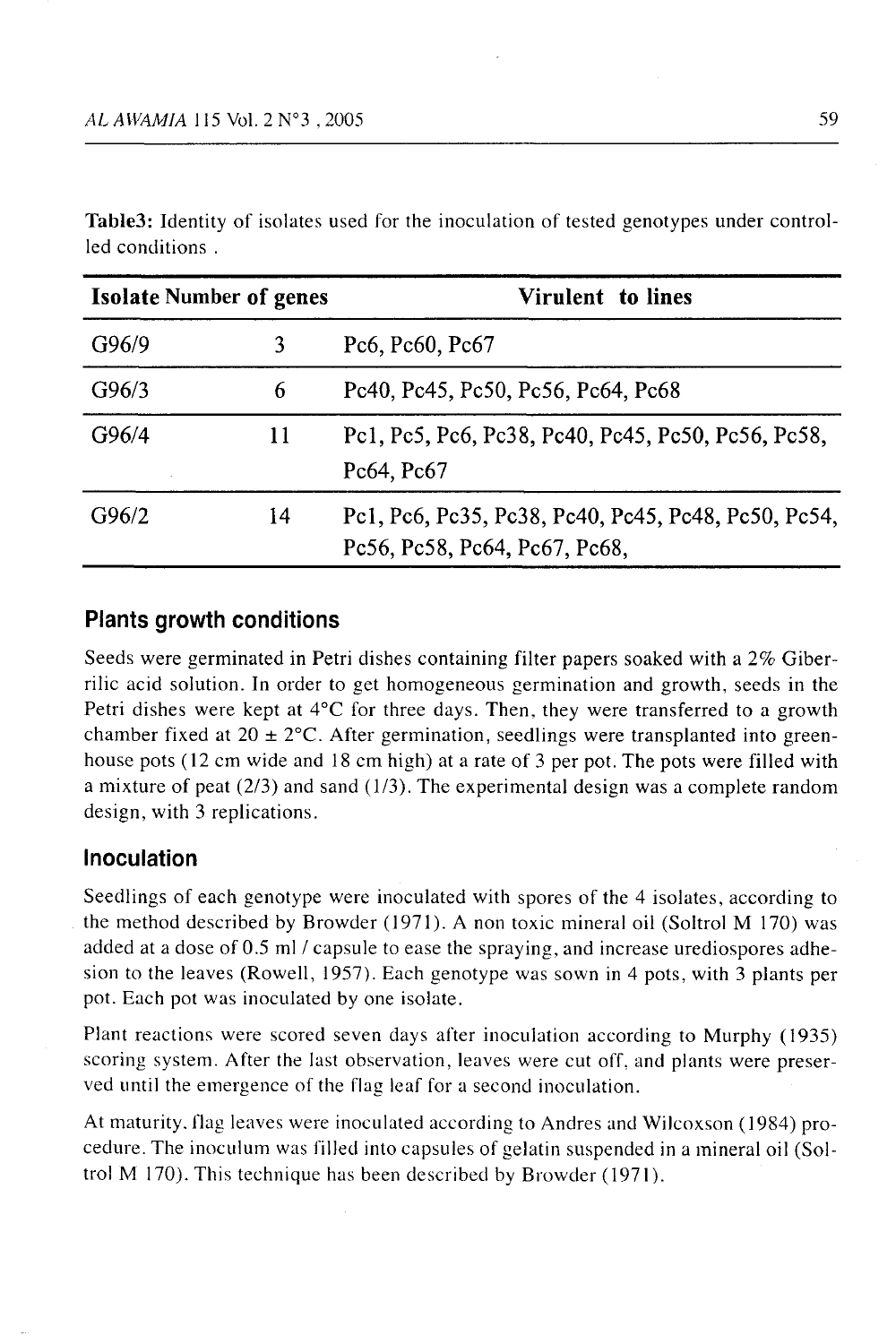#### Variables measured

The time of latency measured is the number of days from the inoculation until the appearance of the last pustules. The inoculum produced by square centimetre of leaf su: face, for each genotype, is obtained by using the spore collecting procedure described by Browder (1971). Sucked spores were put in a suspension solution of lml mineral oil (Soltrol M 170). The number of spores in the suspension was determined using a hemacytometer (Weber B.S. 748). The leaf surface is measured by a planimeter (Ecor 300). The number of spores by square centimetre of leaf is determined for each gentype by dividing the number of spores by the leaf surface.

The spore germination rate was measured for each genotype. Spores were sprayed on Petri dishes, containing a  $2\%$  agar solution. The dishes were placed for incubation, under complete darkness, at  $20\pm2^{\circ}$ C.Twelve hours later, spores were counted under a 40X binocular. The percent of spore's germination was calculated for each replication.

#### Statistical data analysis

Data from this test were treated by the two way analysis of variance, using SAS (1987). To get a normally distributed standard error of the variance, the variables production of spores per square centimetre and spore germination rates were converted to their  $log(x + 1.1)$ .

### **Results**

#### Field scoring results

Under natural infections,39 accessions were scored as resistant in Doukkala,3l at Tangier and 20 at Gharb (Table 4).

Of the whole collection tested,9 diploid accessions were resistant. They belong to 3 of the 7 diploid species represented in this collection. These are  $A$ . longiglumus,  $A$ . damascena and A. wiestii. Two of the 4 tetraploid species,  $A$ . maroccana and  $A$ . barbata carried resistance; 25 accessions were selected. For the hexaploids species, only A. sterilis presented 4 resistant accessions.

#### Chaacterisation of resistance under controlled conditions

#### Infection type

At the seedling stage, genotypes number 430/26, 430/35, 430/39 and 430/41 showed infection types varying between moderate and high level of resistance (Table 5). The other accessions (28317,430127, and 476143) developed largely varied reactions. Accession number 28317 was highly resistant to G9 and G3 isolates. It produced small size pustules with necrotic tissue. However, it was susceptible to isolates G2 and G4, which produced large size pustules. Genotypes 430127 were susceptible to G4, and moderately re-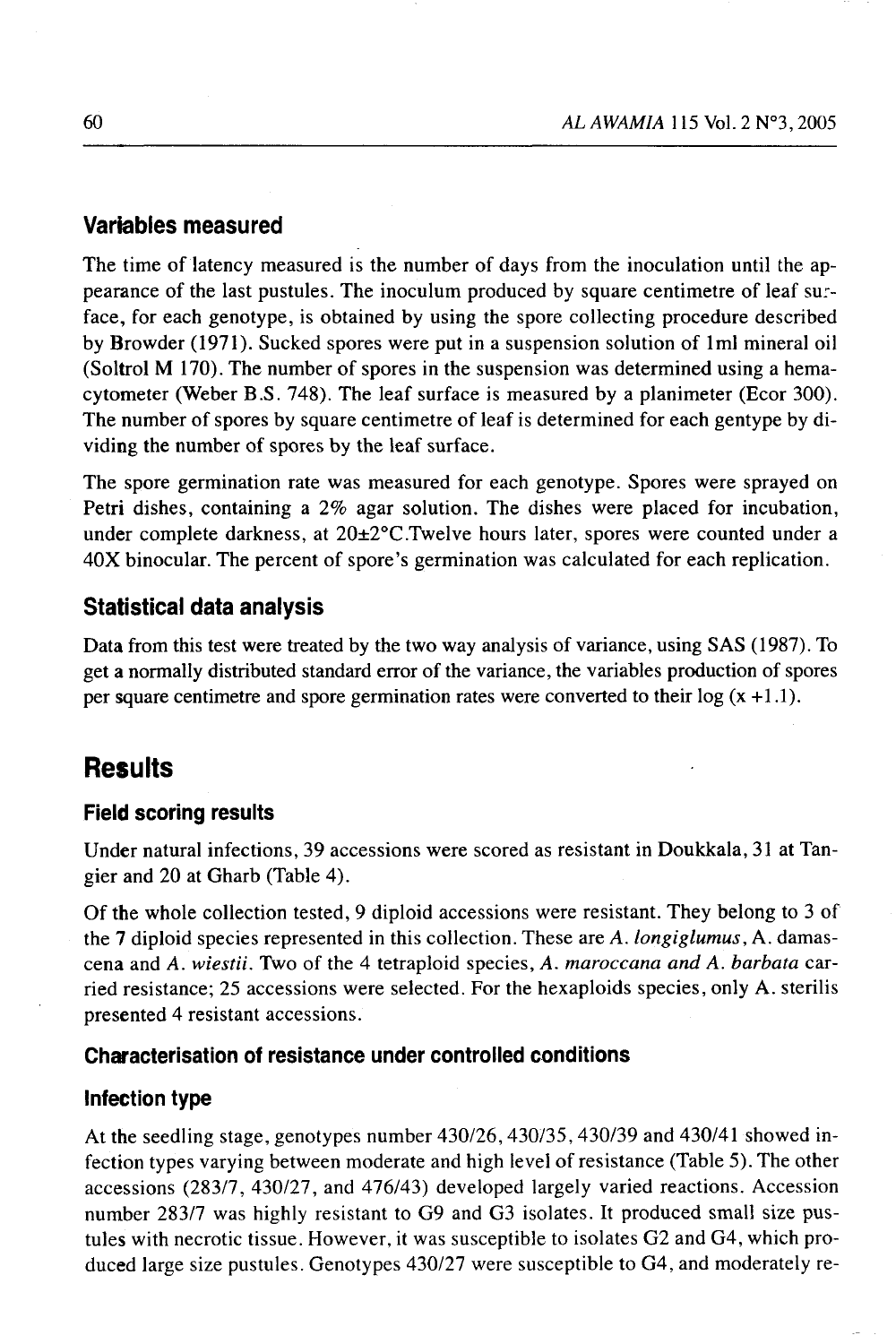sistant to the other isolates. Genotype 476/43 was moderately resistant to G3, but susceptible to the other 3 isolates.

| <b>Species</b> | Accession       | Origin        | <b>Reaction and severity</b> |                      |             |
|----------------|-----------------|---------------|------------------------------|----------------------|-------------|
|                | and<br>genotype |               |                              | <b>Tangier Gharb</b> | Doukkaka    |
| A. longiglumis | 38              | Ain Harouda   | <b>20S</b>                   | 20S                  | 5R          |
|                | 202             | Kenitra       | 5R                           | 5R                   | tR          |
|                | 203             | Mogran        | tR                           | tR                   | tR          |
|                | 207             | M.Bousalham   | 5R                           | <b>10RM</b>          | 5R          |
| A. damascena   | 58              | Bouznika      | 60S                          | 60S                  | <b>10RM</b> |
|                | 266             | Fnidiq        | 40S                          | 20S                  | 10R         |
|                | 267             | Fnidiq        | 40S                          | 40S                  | 5R          |
|                | 269             | Tetouan       | 5RM                          | 10RM                 | 5RM         |
| A. wiestii     | 281             | El Jabha      | 5MR                          | 10MR                 | 5MR         |
| A. barbata     | 10              | Had. Ghoualem | <b>20RM</b>                  | 10RM                 | 5R          |
|                | 11              | Merchouch     | 5RM                          | 10RM                 | 5R          |
|                | 14              | Zhiligua      | 10RM                         | <b>20RM</b>          | 10RM        |
|                | 77              | Oued Cherrat  | 5R                           | 60S                  | 5R          |
|                | 91              | A. Harouda    | 5RM                          | 10RM                 | 5RM         |
|                | 108             | Azrou         | 60S                          | 60S                  | 10RM        |
|                | 228             | Larache       | 10RM                         | 40S                  | 10RM        |
|                | 232             | Larache       | 5R                           | 20S                  | 5R          |
|                | 233             | Tangier       | 10RM                         | 40S                  | 10RM        |
|                | 237             | Tangier       | 60S                          | 40S                  | 10R         |
|                | 250             | Tangier       | tR                           | 5R                   | tR          |
|                | 263             | Tetouan       | tR                           | 10RM                 | tR          |
|                | 265             | Tetouan       | 10R                          | 60S                  | 10R         |
|                | 271             | Fnidiq        | 5R                           | 10RM                 | 5R          |
|                | 274             | Oued Laou     | 10R                          | 10RM                 | 5R          |
|                | 299             | Ktama         | 0                            | tR                   | $\pmb{0}$   |
|                | 453             | El Gara       | 60S                          | 60S                  | 10R         |
| A. maroccana   | 318/15          | Maaziz        | 60S                          | 60S                  | 10R         |
|                | 326/1           | Had Brachoua  | 60S                          | 60S                  | 10R         |
|                | 326/2           |               | <b>20RM</b>                  | 60S                  | 10R         |

Table 4 : Species and collection sites of the accessions that were selected as resistant to crown rust in Tangier, Gharb and Doukkala regions.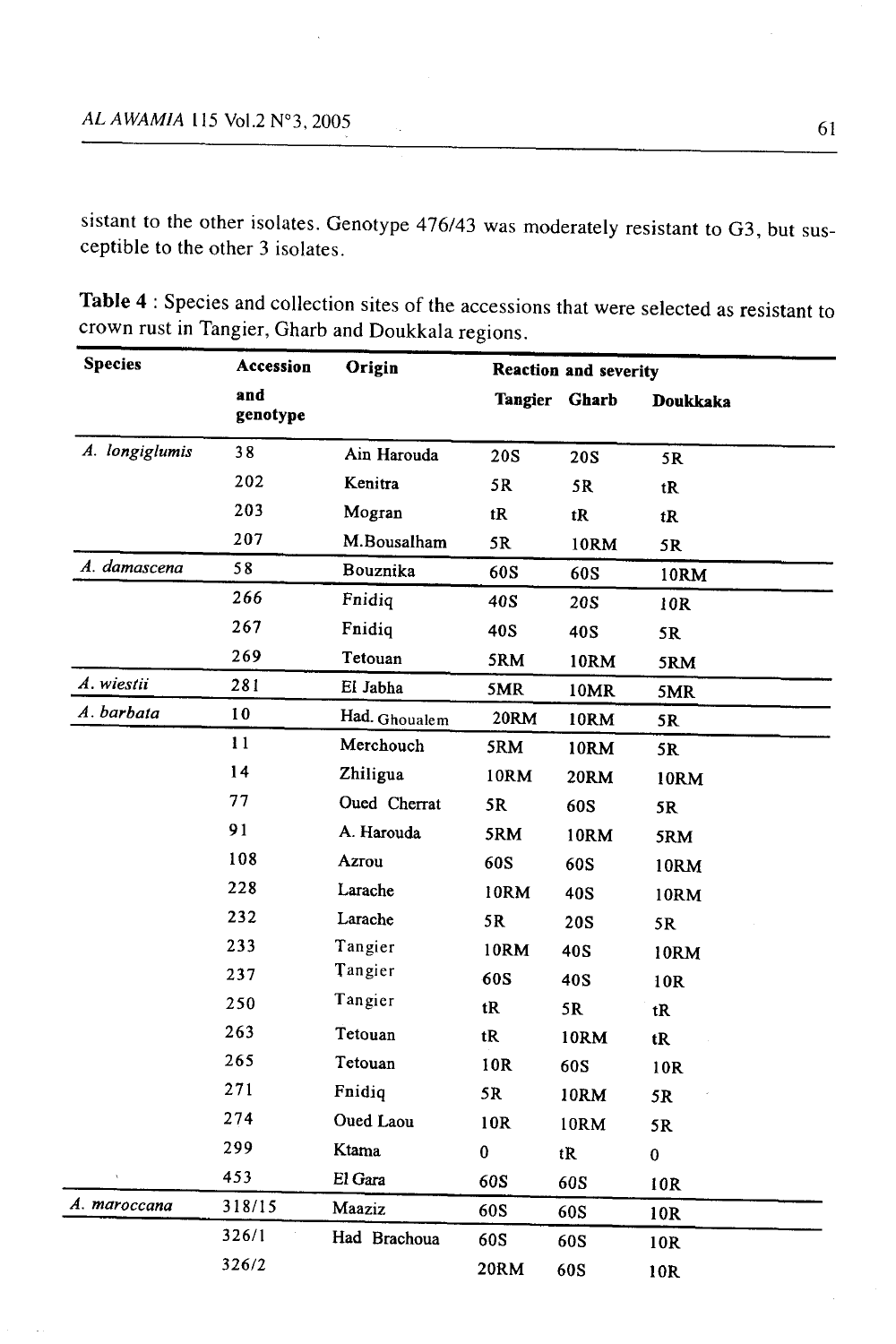| A.sativa (check) | Markton cv |              | 80 S                     | 80S         | 80S         |
|------------------|------------|--------------|--------------------------|-------------|-------------|
|                  | 283        | Ej Jabha     | <b>20RM</b>              | <b>20RM</b> | 10RM        |
|                  | 88         | Mohamedia    | 10R                      | <b>20RM</b> | <b>20RM</b> |
|                  | 76         | Oued Cherrat | 60S                      | 60S         | 20RM        |
| A. sterilis      | 70         | Bouznika     | 60S                      | 60S         | 20RM        |
|                  | 587/13     |              | 60S                      | 60S         | 10R         |
|                  | 587/9      |              | 60S                      | 60S         | 10R         |
|                  | 587/6      | Romani       | 40S                      | 60S         | <b>20RM</b> |
|                  | 582/23     |              | 10R                      | 20RM        | 5R          |
|                  | 582/15     |              | 10R                      | 60S         | 10R         |
|                  | 582/12     |              | 10R                      | 60S         | 10R         |
|                  | 582/4      |              | 5R                       | 40S         | 10R         |
|                  | 582/3      | Merchouch    | 10R                      | 60S         | 10R         |
|                  | 580/27     |              | 10R                      | 10R         | 5R          |
|                  | 580/12     |              | 5R                       | 60S         | 5R          |
|                  | 484/7      | Maaziz       | 10R                      | 20RM        | 5R          |
|                  | 484/5      |              | 5R                       | 60S         | 5R          |
|                  | 484/1      | Maaziz       | 10R                      | 60S         | 10R         |
|                  | 476/49     |              | 10R                      | 60S         | 10R         |
|                  | 476/43     |              | 5R                       | 10R         | 5R          |
|                  | 476/1      | Roumani      | 5R                       | 10RM        | 5R          |
|                  | 430/41     |              | 5R                       | <b>20RM</b> | 10R         |
|                  | 430/39     |              | 10R                      | <b>20RM</b> | 10R         |
|                  | 430/35     |              | $\mathfrak{t}\mathbb{R}$ | 5R          | tR          |
|                  | 430/27     |              | 10RM                     | 20RM        | 10RM        |
|                  | 430/26     | Maaziz       | 10R                      | 20RM        | 10R         |
|                  | 402/11     | Had Brachoua | 60S                      | 60S         | 10R         |
|                  | 326/36     |              | 10R                      | 60S         | 10R         |
|                  |            |              |                          |             |             |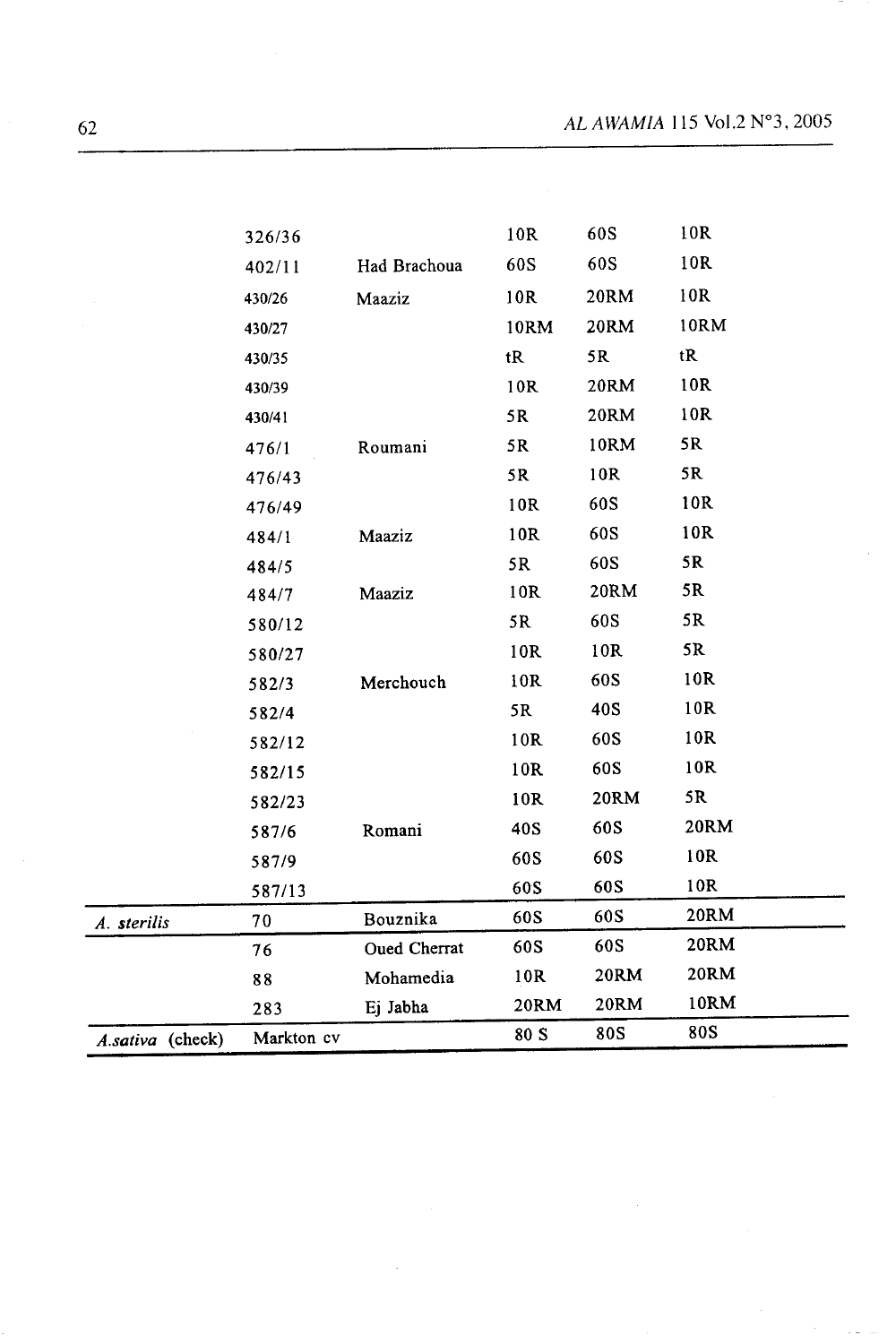Table 5 : Reaction under controlled conditions of Avena accessions inoculated at seedling and adult stages by the G2, G3, G4, and G9 isolates of P. coronata f.sp. avenae, carrying  $14, 6, 11$ , and 3 genes of virulence respectively. Infection types 0 and 1 are considered as highly resistant  $(R)$ , 2 and 2+ as moderately resistant  $(MR)$ , and 3 and 4 as susceptible  $(S)$ .

| <b>Genotype</b> | <b>Stage</b> | <b>Isolates</b> |                |                         |                         |  |  |
|-----------------|--------------|-----------------|----------------|-------------------------|-------------------------|--|--|
|                 |              | G2              | G <sub>3</sub> | G4                      | G9                      |  |  |
| 283/7           | seedling     | $\overline{4}$  | 1              | 3                       | l                       |  |  |
|                 | adult        | 4               | $\mathbf{1}$   | $\overline{\mathbf{4}}$ | 1                       |  |  |
| 430/26          | seedling     | 1               | $\mathbf{1}$   | $2+$                    |                         |  |  |
|                 | adult        | 1               |                | 1                       | 1                       |  |  |
| 430/27          | seedling     | $2+$            | $\overline{2}$ | 3                       | $\overline{2}$          |  |  |
|                 | adult        | $2+$            | $\overline{2}$ | 3                       | $\mathbf{1}$            |  |  |
| 430/35          | seedling     | $2+$            | $\mathbf{I}$   | $\overline{2}$          | $\overline{2}$          |  |  |
|                 | adult        | 1               | l              | 1                       | 1                       |  |  |
| 430/39          | seedling     | $\overline{2}$  | $\overline{2}$ | $2+$                    | $\overline{2}$          |  |  |
|                 | adult        | 1               | 1              | 1                       | 1                       |  |  |
| 430/41          | seedling     | $2+$            | 1              | $2+$                    | $2+$                    |  |  |
|                 | adult        | 1               | 1              | 1                       | 1                       |  |  |
| 476/43          | seedling     | 3               | $2+$           | 3                       | 3                       |  |  |
|                 | adult        | 4               | $2+$           | 4                       | $\overline{2}$          |  |  |
| Markton         | seedling     | $\overline{4}$  | 4              | $\overline{4}$          | $\overline{\mathbf{4}}$ |  |  |
|                 | adult        | 4               | $\overline{4}$ | 4                       | 4                       |  |  |

At plant maturity, genotypes number 430/26, 430/39, and 430/41 expressed high levels<br>of resistance to all types of isolates (Table 5). Pustules were small and surrounded by<br>necrotic tissue. However, the genotype 430/35 th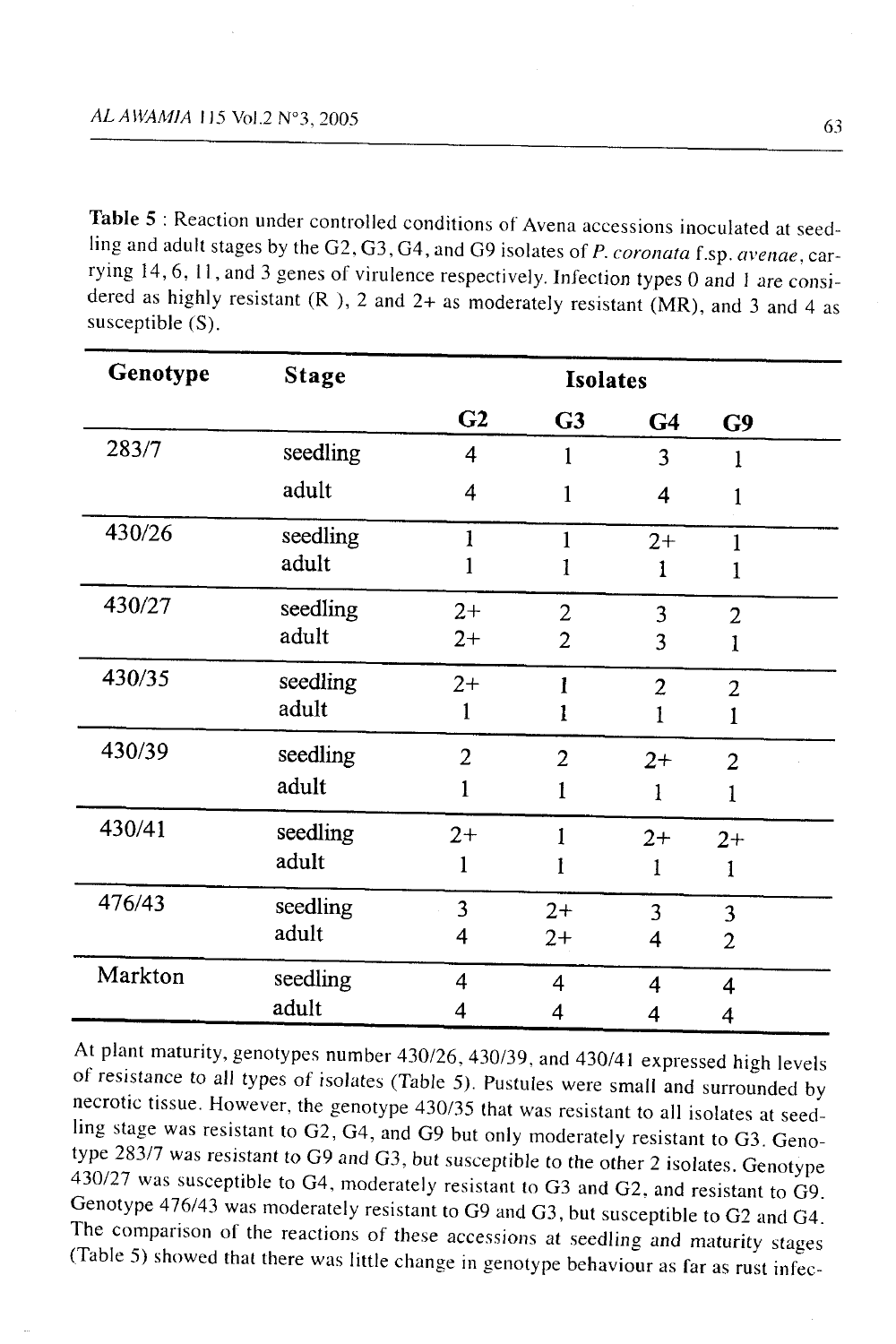tion is concerned. However, genotypes 476/43 which was susceptible, and 430/35 which was moderately resistant at seedling stage to G9, became both resistant at maturity. Overall, resistance levels increased as plants matured; they went from moderate to high for most of the accessions, except for the 283/7 which reactions did not change.

#### Latency period

The latency period at the seedling stage varied from 8.3 days measured on 430/26-G3' to 14 days observed on the 28317-G3 (Table 6). The differences in latency periods for different genotypes were significant (P<0.05). However, they were not significant among isolates. Interactions (genotypes x isolate) were highly significant. All latency periods observed were longer than that of the universal susceptible check, Markton, which is 7 days for all isolates.

The latency periods at maturity varied from 9.3 to 14 days for accessions (Table 6). Genotypes x isolates interactions, as well as the difference among genotypes were highly significant. However, the differences among isolates on the same genotype were not significant.

The latency duration at seedling and maturity were compared for each genotype (Table 6). The differences were not significant for the genotypes 28317,430126,430127 and 430/35; the duration at the two leaves stage was similar to that of the flag leaf stage. For the other genotypes  $(430/39, 430/41,$  and  $476/43)$  the latency duration at maturity was longer than that at the seedling stage.

#### Spore production

The number of spores produced by square centimetre of leaf varied from 849 produced by G3 isolate on genotype 283/7 to 20423 produced by G2 on genotype 476/43 (Table 6). Isolates x genotypes interactions were highly significant. Isolates produced different quantities of spores on different genotypes. Differences among accessions were highly significant, and differences among isolates were also significant.

#### Germination of spores

For all accessions, the percent of spores germinated varied from 87 to 93% (Table 7). However, the differences among genotypes or isolates were not significant. Also, isolates  $x$  genotypes interactions were not significant either.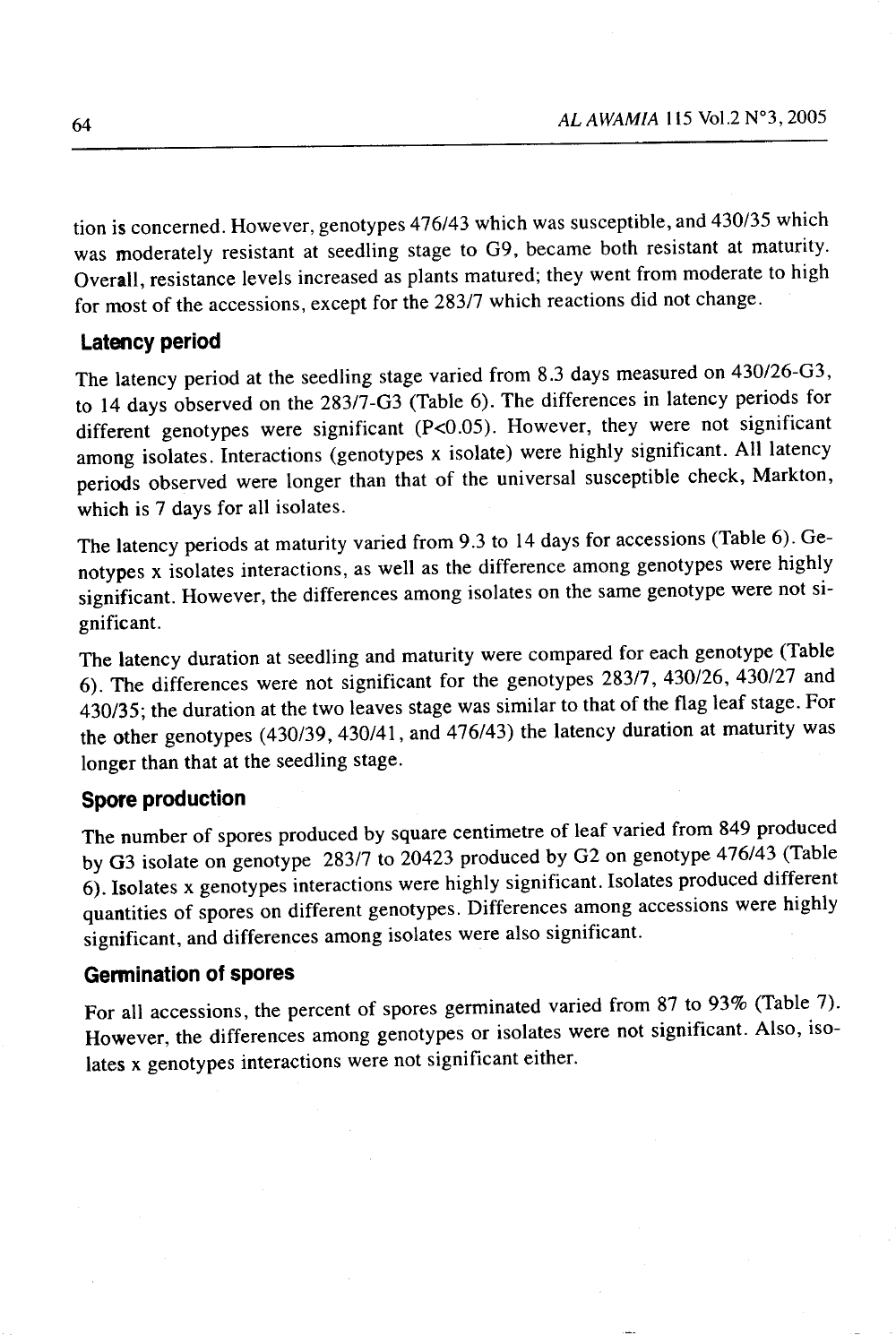#### AL AWAMIA Il5 Vol.2 N'3. 2005

Table 6 : Comparison of the latency duration (ld), in days for inoculations at seedling and maturity stages, and the number of spores produced (Nb spores) per square centimetre of leaf surface after inoculation of genotypes with 4 different isolates of P. coronata f.sp. avanae

|         | <b>Genotypes Parameter</b>              |                      |                     | <b>Isolates</b>      |                      | Average                                                     |
|---------|-----------------------------------------|----------------------|---------------------|----------------------|----------------------|-------------------------------------------------------------|
|         |                                         | G9                   | G <sub>3</sub>      | G4                   | G2                   |                                                             |
| 288/7   | l d seedling<br>1 d adult<br>Nr spores  | 13.6<br>13.6<br>1012 | 14<br>14<br>849     | 9.6<br>9.3<br>17851  | 8.6<br>9.6<br>19511  | 11.5a<br>11.6<br>A<br>9805<br>b                             |
| 30/26   | I d seedling<br>1 d adult<br>Nr spores  | 8.6<br>9.3<br>3405   | 8.3<br>9.3<br>2803  | 9<br>10<br>3219      | 9.3<br>10<br>2190    | 8.8<br>d<br>9.6<br>B<br>2904<br>$\boldsymbol{c}$            |
| 430/27  | 1 d seedling<br>1 d adult<br>Nr spores  | 9<br>10<br>2803      | 9.3<br>9.6<br>3839  | 9.6<br>10<br>2847    | 11<br>10.6<br>28117  | 9.7 bc<br>10<br>B<br>9401<br>b                              |
| 430/35  | I d seedling<br>1 d adult<br>Nr spores  | 8.6<br>10.6<br>1860  | 8.6<br>9.3<br>989   | 11<br>9.6<br>2650    | 9.6<br>10.3<br>1415  | $9.5$ bcd<br>10<br>B<br>1728<br>d                           |
| 430/39* | 1 d seedling<br>l d adult<br>Nr spores  | 9.6<br>12<br>1218    | 9.3<br>12<br>1500   | 11<br>12<br>1240     | 10<br>11.3<br>1278   | 10<br>b<br>11.8<br>$\mathbf{A}$<br>1309<br>$\boldsymbol{d}$ |
| 430/41* | I d seedling<br>1 d adult<br>Nr spores  | 9.6<br>11<br>1760    | 9.3<br>11.6<br>944  | 9<br>12<br>1105      | 8.6<br>12.3<br>1184  | 9.1 cd<br>11.7<br>$\mathbf{A}$<br>1248<br>d                 |
| 476/43* | 1 d seedling<br>1 d adult<br>Nr spores. | 9<br>12.3<br>3011    | 9.3<br>12.6<br>2531 | 9.3<br>10.6<br>15628 | 8.6<br>10.3<br>20423 | 9<br>cd<br>11,5<br>$\mathbf{A}$<br>10398<br>a               |
| Markton | 1 d seedling<br>1 d adult<br>Nr spores  | 7<br>7<br>40800      | 7<br>7<br>55724     | 7<br>7<br>27000      | 7<br>7<br>38430      |                                                             |

Means followed by the same letter are not significantly different at P<0.05.

Small letters: for comparison seedling stage

Capital letters: for comparison adult stage

Italics letters: for comparison of spores production<br>\*: Significant differences (P<0.05) for latency duration at seedling and maturity stages within genotypes.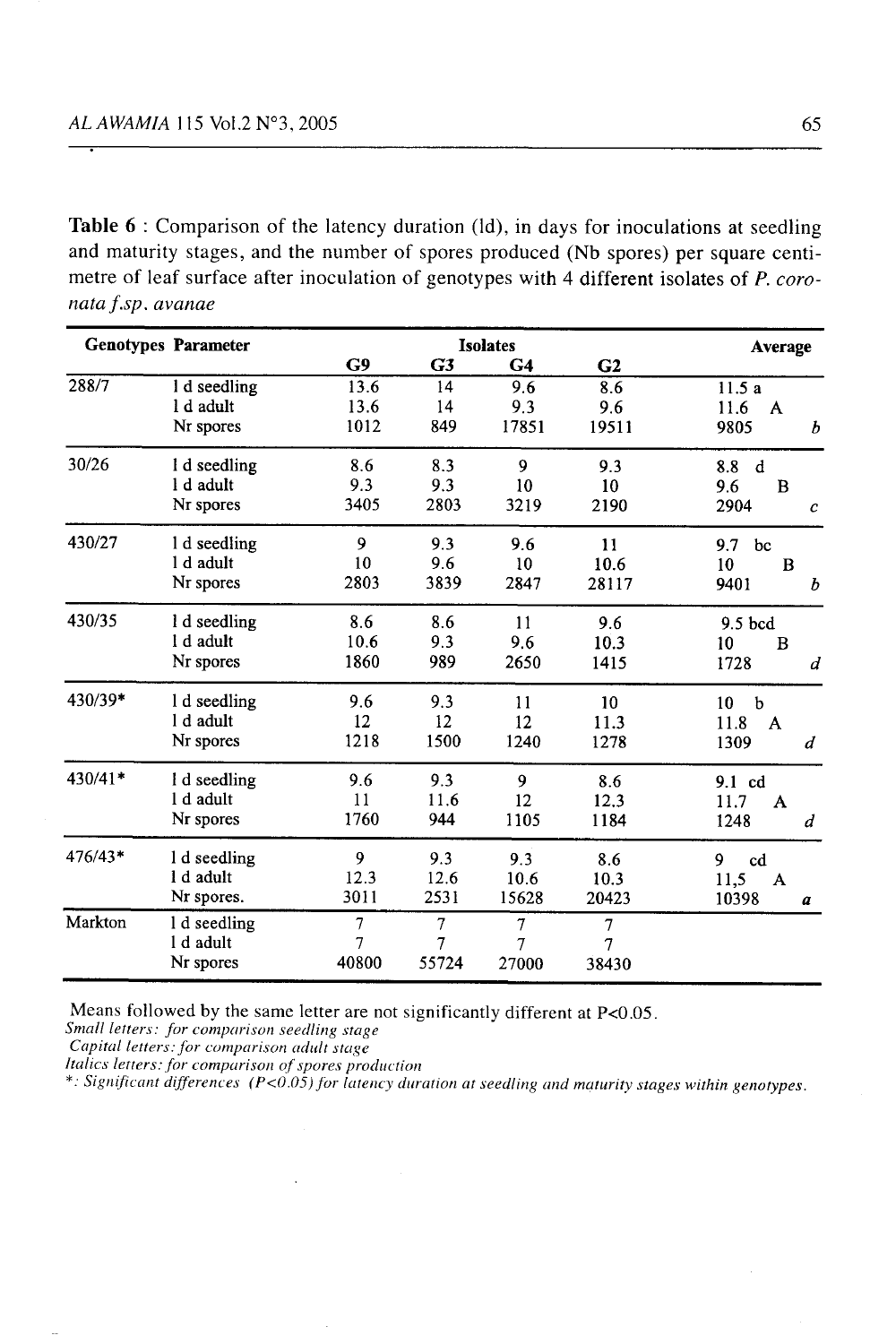| Genotypes |                | <b>Isolates</b> |    |    | Average    |
|-----------|----------------|-----------------|----|----|------------|
|           | G <sub>9</sub> | G <sub>3</sub>  | G4 | G2 |            |
| 283/7     | 90             | 91              | 92 | 91 | 91.00<br>a |
| 430/26    | 91             | 93              | 92 | 92 | 91.70<br>a |
| 430/27    | 90             | 91              | 91 | 91 | 90.75<br>a |
| 430/35    | 91             | 90              | 90 | 88 | 89.50 a    |
| 430/39    | 89             | 86              | 89 | 90 | 88.50 a    |
| 430/41    | 90             | 90              | 88 | 87 | 88.75<br>a |
| 476/43    | 93             | 88              | 91 | 86 | 89.50 a    |
| Markton   | 95             | 98              | 89 | 93 | 93.75      |

Table 7 : Percent germination of fresh spores obtained from genotypes inoculated at adult stage with isolates of P. coronata f.sp. avanae in  $2\%$  agar suspension.

#### **Discussion**

Accessions of Avena species, collected from different geographical regions of Morocco, and grouped by species, were evaluated for resistance to crown rust at three different sites during one year. Many sources of resistance were identified in this collection;  $2.4\%$ of the collection showed complete resistance in all the three sites, and 19% showed resistance in at least one site.

The low frequency of resistant plants observed in wild germplasm was reported by many authors (Dinoor, 1969 ; Lenné and Wood, l99l). Natural plant populations develop other defence mechanisms, such as escapes and host evasion that allow them to escape infections. Moreover, other interactions such as the lack of linkages between the competitive ability and the resistance or susceptibility traits are responsible for susceptible plants survival (Burdon, 1987).

No resistant accession was found in the southern regions.In this regard, Vavilov (1938) reported that populations of Triticum (Wild and cultivated) are deficient in rust resistance in arid environments. High temperatures and low air humidity interfere with rust development, so no selection pressure is exerted on the germplasm under these conditions. So the isolates will have the same chance of survival. Unnecessary genes of virulence are dropped from the population.

In the North West region (Tangier, Tetouan, Fnidik and, Larache), the crown rust infection is systematic. During their long life cycle in this region, wild oats are exposed for a long period to crown rust infections. Thus, selection pressure is very high, which can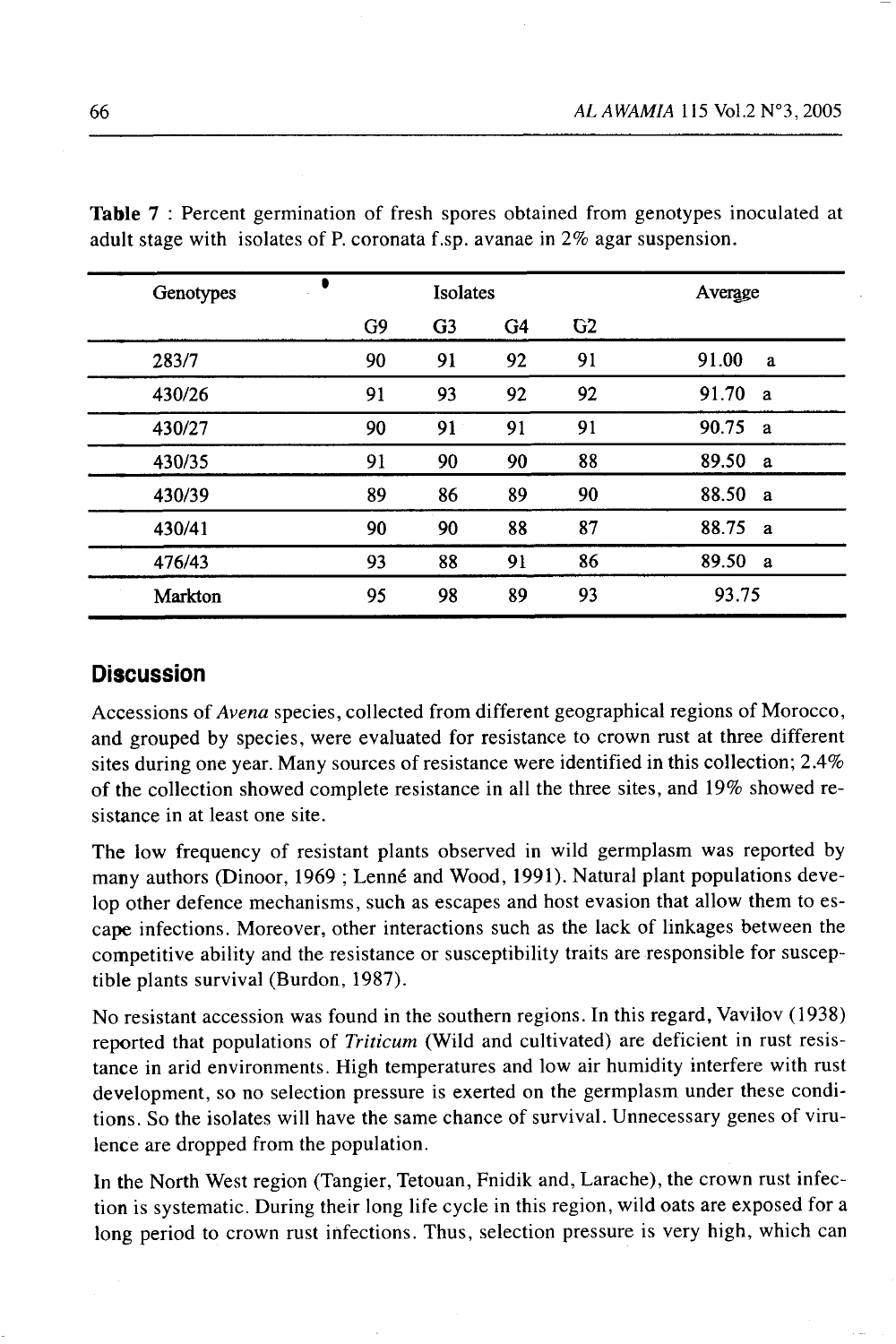explain the high frequency of resistant plants in this region. ln Zaer region (Maaziz, Roumani, Had Brachoua, Had Ghoualem), resistance was encountered in spite of the fact that rust frequency is limited to rainy years (one year every 8 to l0 years). The frequency of this disease may be enough to maintain the resistance in the host populations. In the Atlantic Region (Oued Cherrat, Mohamadia, Ain Harouda, Kenitra, Moulay Boussalham, Bouznika), resistance to crown rust is rare. The populations of wild oat were reported to be early maturing in this region (Saidi, 1989; Agdour, 1991) which allows escaping the disease. The same distribution of crown rust in some populations of A. sterilis was reported by Dinoor (1970) and Wahl (1970). This latter has concluded that the climatic conditions are the main factor determining the geographical distribution of crown rust in Israel.

Resistance was identified at all ploidy levels; it was found in the diploid species, A. longiglumis, A.damascena and A. wiestii; in A. maroccana and A. barbata, tetraploid species, and in A. sterilis, an hexaploid species. This variation shows that resistance to crown rust in the genus Avena is not associated with any given species. Similar results have already been reported by Williams and Verna (1956). All these species are known to be genetically separated and do not naturally intercross with each other (Sadanaga et al., 1968 ; Rajhathy, 1971; Holden, 1966 and 1984). Thus, rhe genes ofresistance they carry must be different.

The genotypes 283/7 belonging to A. sterilis and 430/26, 430/27, 430/35, 430/39, 43Ol4l and 476143 of A. maroccana were inoculated under controlled conditions with 4 isolates of P. coronata. The results of the test conducted under controlled conditions indicate that isolates-genotypes interactions were highly significant for the two measured variables (Latency period, and production of spores), but not for spore germination. This reaction is called vertical resistance according to Vanderplank's (1968) definition. This resistance is expressed at both seedling and adult stages.

All the genotypes, including the susceptible ones, produced fewer spores than the check Markton. This reduction in secondary inoculums could explain the low disease severity levels observed on the accessions when tested in the field. They usually correspond to a non specific or horizontal resistance. This latter is often masked by specific resistance, and can only be observed in the case of susceptibility. This reaction has largely been studied for P. hordei (Niks and Kuiper, 1983). The present result suggests that specific and non specific types of resistance are independent and constitute different defense systems used by plants.

The latency period constitutes a good indicator of partial resistance to rust on wheat and barley (Parlevliet, 1979). This result has been confirmed by the present study when genotypes were compared to the susceptible check Markton. However, the latency period did not allow a differentiation among genotypes. The number of spores produced by cm2 of leaf was a characteristic that differentiated between the tested genotypes. These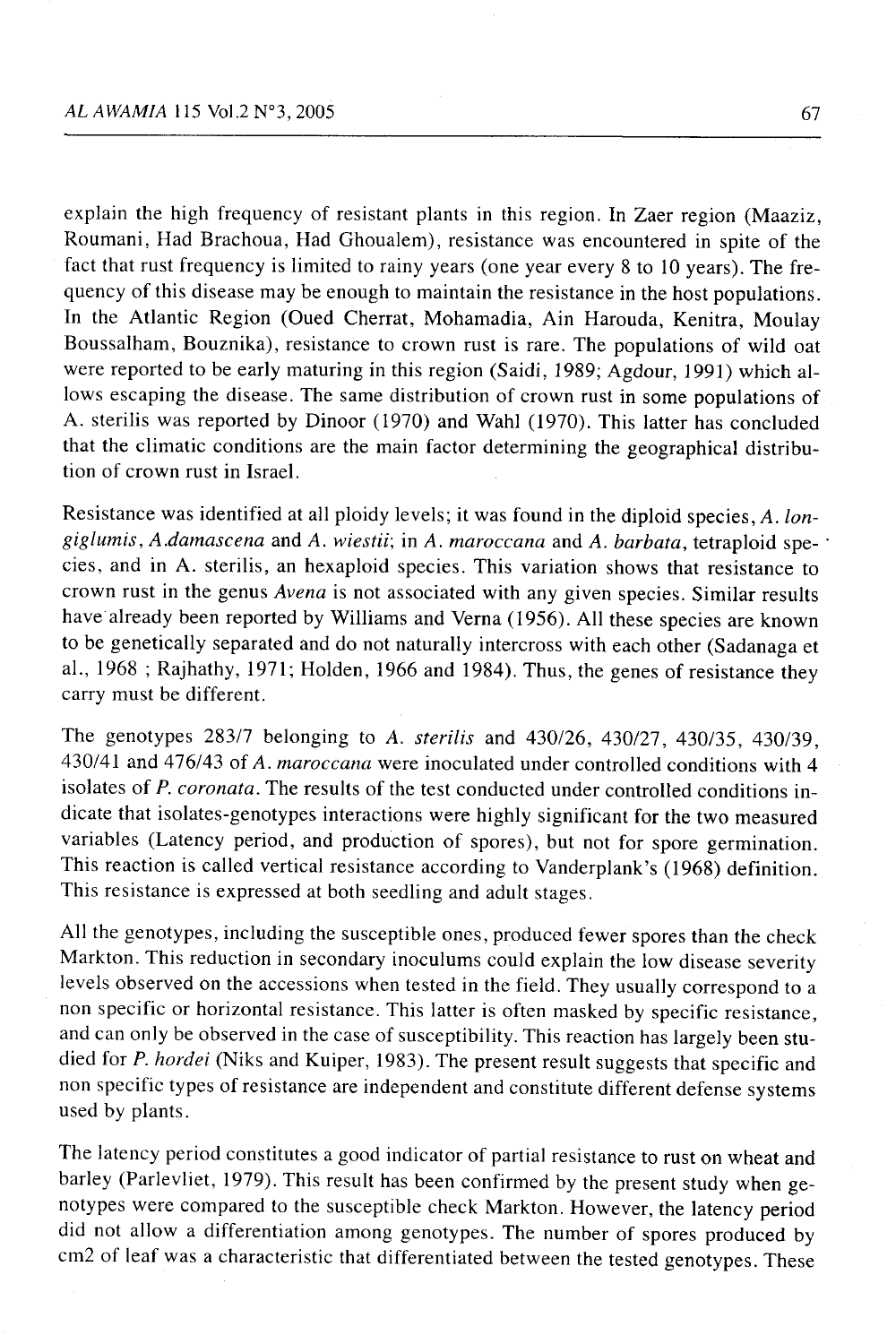results corroborate those reported by Luke et al. (1981), and Brake and Irwin (1992) who recommended the use of spore production as a measure of the partial resistance level.

The spore production, measured on Markton (universal susceptible check) is negatively correlated (-0,48) with the number of virulence genes for each isolate. Thus, isolates carrying several virulence genes (G2 and G4) produced a reduced number of spores, as compared to that produced by other isolates (G3 and G9). Virulence genes that are not needed by isolates in infecting the Markton check appear to be as a genetic load for isolates that carry them, as they reduce their aggressiveness (Vanderplank, 1968). This difference observed on the basic disease cycle, could have large consequences on the dynamic of the epidemic. The spores produced had high percentages of germination, regardless of the level of resistance of their hosts. This parameter does not seem to be associated with partial resistance in the studied accessions.

The evaluation of the parasite cycle components has permitted to characterize the resistance existing in these genotypes. The latency period is l0 to 14 days (7 days for the susceptible check) and the production of secondary inoculums is reduced 4 to 30 times as compared to the susceptible check. The two parameters can be used as good criteria to measure the partial resistance in selection programs.

Despite its richness in agronomic characters (disease resistance, and high protein content) and its homology with the cultivated species (Ladizinsky,1992), the tetraploid species A. maroccana has never been used in breeding programs of the hexaploid form  $(2n = 6x = 42)$ . The difference in chromosome numbers is an obstacle for obtaining fertile progenies from their hybridization. The successful attempts to transfer the syndrome of domestication (glabrous seeds, awnless, non shattering spiklets, ..) from the hexaploid cultivated form to wild tetraploid species A. maroccana and A. murphyi by Ladizinsky (1995) had a turning-point in the history of oat's genetic improvement. Thus, the genetic resources of these species are finally used in Avena breeding programs. As it was reported by the author, the domesticated forms of these species are of great interest for research as well as for oat production. They can have an immediate use as a new crop like the hexaploid form. The doubling of the chromosomes number will permit to have new synthetic hexaploids. These later present the possibility of choosing the optimum genomic combinations which express the best performances once the carrying plants are cultivated. Moreover, the domesticated tetraploids can be used as a bridge to transfer genes from diploid species to the hexaploid form.

The genotypes 430/26, 430/27, 430/35, 430/39, 430/41 and 476/43 evaluated during this study may be used in an oat breeding program. They come from natural populations well adapted to the local conditions of soil and climate, in addition to their resistance to crown rust. The domesticated forms of these genotypes will certainly be more adapted and more performing than oat cultivars developed from genetic material originated from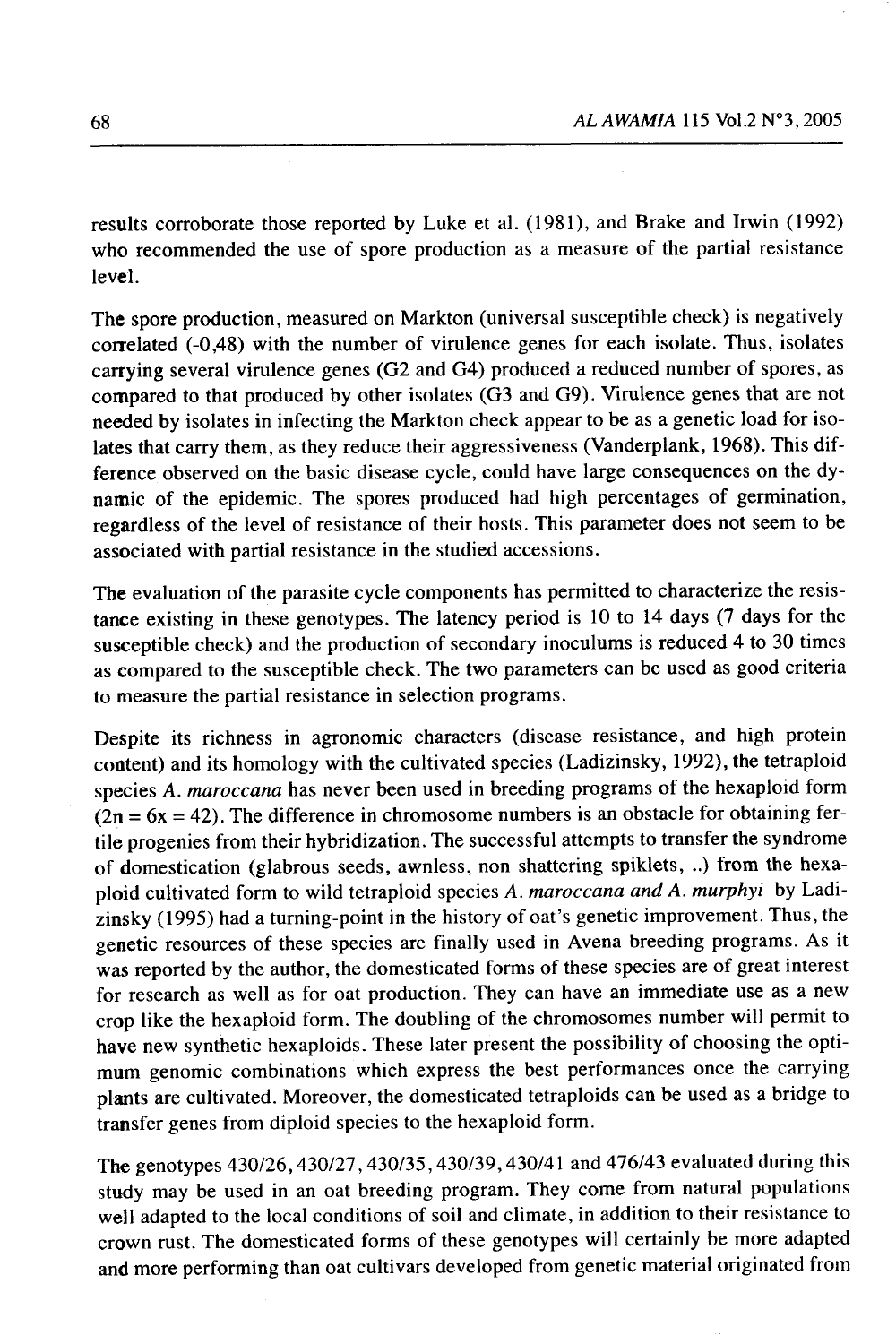temperate and cold regions (USA, Canada). The use of the new generation of varieties resulting from local material will permit to extend the zone of oat cultivation in Morocco. At a regional level, the cultivation of domesticated tetraploid forms may target all cultivated areas of oat having hot climates such as North and South Africa, Australia and the Iberian Peninsula (Spain and Portugal).

#### Acknowledgements

Thanks are due to Prof. G. Ladizinky for his comments on this article. This research was partially supported by the Project (PFK), GTZ, Eschborn.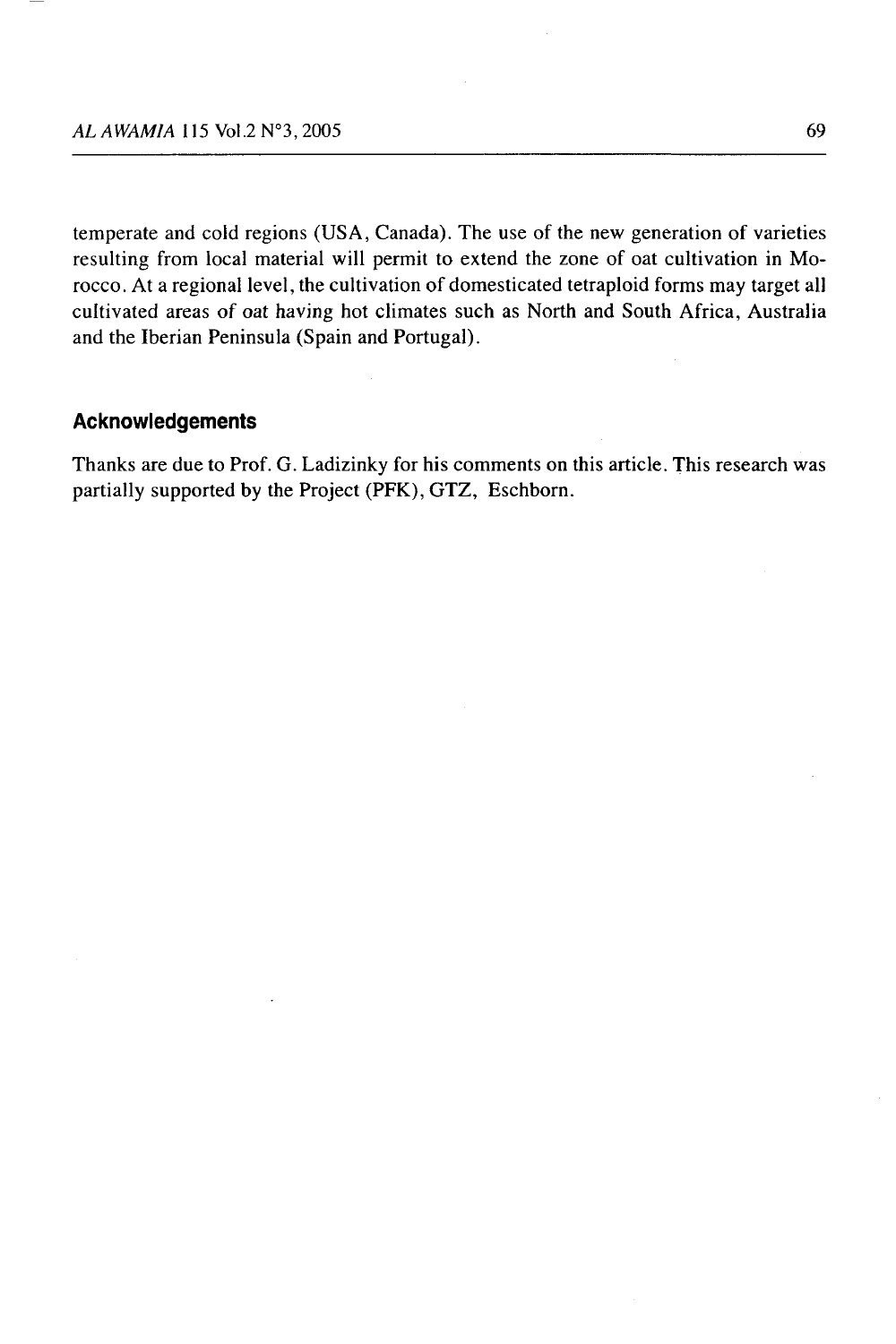### **References**

Agdour, J., 1991. Caractérisation et Evaluation Génétique d'une Collection Marocaine de Différentes espèces d'Avena, Mémoire de 3 ème Cycle Agronomie I.AV. Rabat 154 pp.

Al Faiz, C. & A. Souihka, 1990. Collecte des espèces d'avoine sauvage au Maroc. In INRA/GTZ, Programme Fourrages, Rabat, Rapport Annuel p.p.26-29.

Andres, M.W. & R.D. Wilcoxson, 1984. A device for uniform deposition of liquid-suspended urediospores on seedling and adult aeral plants. Phytopathology 74:550-552.

Brake, U.M. & J.A.G. Irwin, 1992. Partial resistance of oats to P. cornata f.sp. avenae. Aust. J. Agric. Res. 43:1217-27 .

Browder, L.E., 1971. Pathogenic specialization in cereal rust fungi, especially Puccinia recondita f.sp. tritici: Concepts, methods of study and application. USDA Tech. Bull. 1432. US Cov. Print Office Washington DC.

Browning, J.A. & K.J. Frey, 1981. The multilines concept in theory and practice. In : R.T. Plund and J.F. Jenkin (eds). Strategies for the control of cereal diseases. Blackwell Scientific, Oxford. p.p. 37 -46.

Burdon, J.J., 1987. Diseases and Plant Population Biology. Cambridge University Press, Cambridge.

Comeau, A., 1982. Geographic distribution of resistance to barley yellow dwarf virus in Avena sterilis. Can. J. Plant Pathol. 4: 147-151.

Dinoor, A., 1969. Crown rust resistance and (in ) grasses in Israel. Annal of the New York Academy of Sciences 287 : 357-366.

Dinoor. A., 1970. Sources of oat crown rust resistance in hexaploid and tetraploid wild oats in Israel. Can. J. Bot.48: 153-161.

Holden, J.H.W., 1966. Species relationships in the Avena. Chromososma 20: 75-127.

Holden, J.H.W., 1984. Oats Avena spp (Gramineae-Avenae). In : Evolution of crop plants. Missond, p.p. 86-90.

Ladizinsky, G., 1992. Genetic resources of tetraploid wild oats and their utilization. Proc. 4th Int. Oat Conf. Adelaide pp 65-70.

Ladizinsky, G., 1995. Domestication via hybridization of the wild tetraploid oats Avena magna and A. murphyi. Theor. Appl. Genet. 91:639-646.

Ladizinsky, G., and R. Fainstein.1977. lntrogression between the cultivated hexaploid oat Avena sativa and the tetraploid wild oat A. magna and A. murphyi. Can. J. Gent. Cytol. 19: 59-66.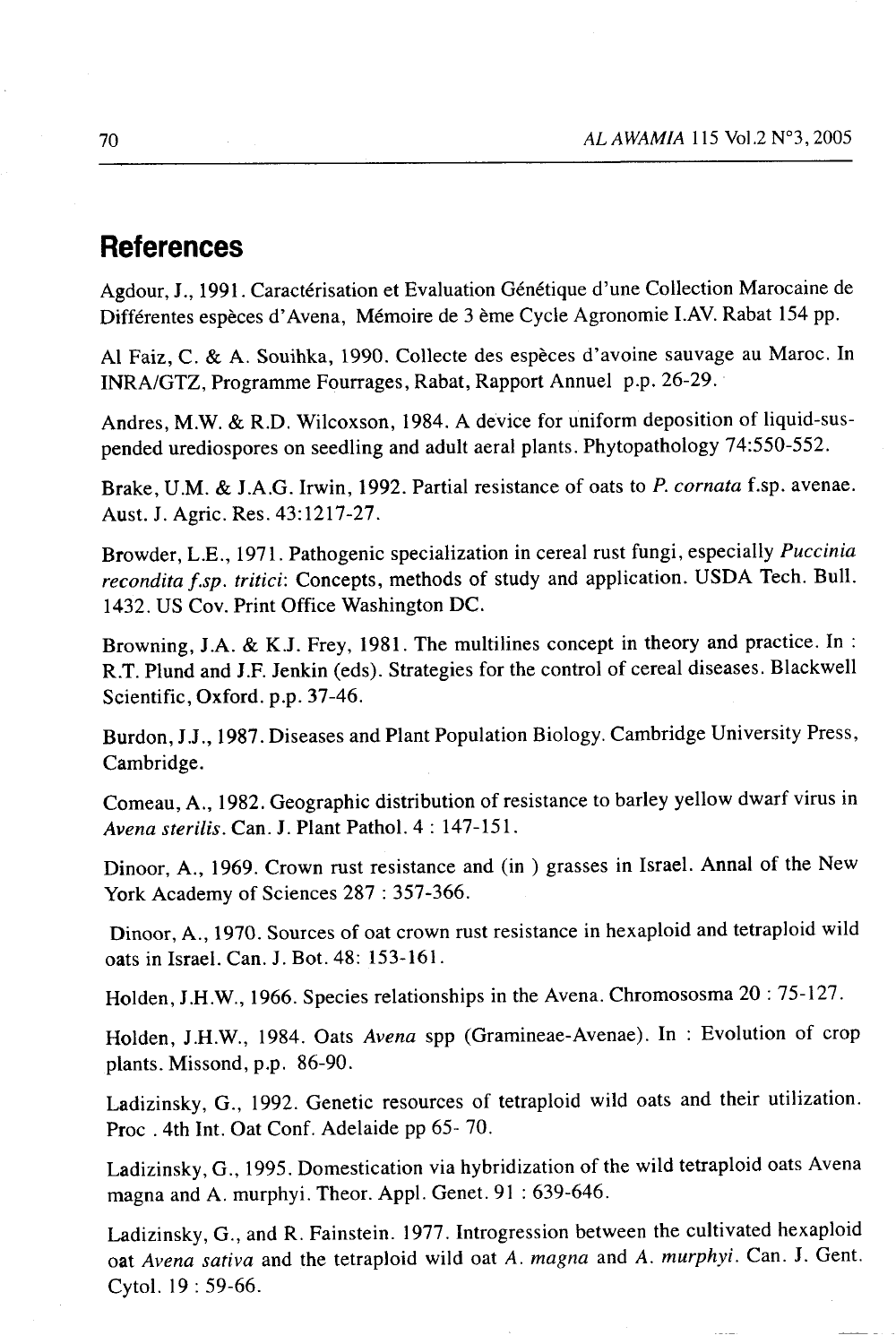Leggett, J.M., G. Ladizinsky, P. Harberg, & M. Obanni,1992. The distribution of nine Avena species in Spain and Morocco. Can. J. Bot. 70 : 240-244.

Lenné, J.M. & D. Wood, 1991. Plant diseases and use of wild germplasm. Ann. Rev. Pathol. 29: 35-63.

Leonard, K. J. & Y. Anikster, 1996. Oat crown rust diversity in North America and Israel, p 2. Proc. Of the 9th European and Mediterranean Cereal Rust, Powdery Mildews Conference. 2-6 September 1996,Lunteress, the Netherlands.

Loegering, W.Q., 1959. Method for recording cereal rust data. USDA International Spring Wheat Rust Nursery, 1959 pp6.

Luke, H.H., P.L Pfahler & R.D. Barnett, 1981. Influence of diseases severity and environmental conditions on low receptivity of oats to crown rust. Plant Dis. 65: 125-127 .

Murphy, H. C., 1935. Physiologic specialization in Puccinia coronata U.S. Dep. Agric. Tech. Bull. 433:l-48.

Niks, R.E. & H.J. Kuiper, 1983. Histilogy of the relation between Minor and Major Genes for Resistance of Barley to Leaf Rust. Phytopathology 75: 55-59.

Parlevliet, J.E., 1979. Components of resistance that reduce the rate of epidemic development. Ann. Rev. Phytopathol. 17: 203-222.

Rajhathy, T., 1971 . The alloploid model in Avena. Stadler Genet. Symp. 3: 71-87.

Rieuf, P.,l9'11. Parasites et saprophytes des plantes au Maroc. Les Cahiers de la Recherche Agronomique 30 : p 520.

Rowell, J.8., 1957. Oil Inoculation of wheat with spores of Puccinia graminis tritici. Phytopathology 47: 689-90.

Sadanaga, K., F.J. Zillinsky, H.c. Murphy & R.T. Smith, 1968. chromosome associations in triploid, tetraploid, and pentaploid hybrids of Avena magna  $(2n = 28)$ . Crop Sci. 6O: 594-597.

Saidi, S., 1989. Caractérisation et Evaluation préliminaire d'une collection indigène de Avena. Mémoire de 3èn" Cycle Agronomie I.AV. Rabat 100 pp.

Saidi, S. & M. EL Yamani, 1994. Evaluation de la résistance au BYDV d'une collection indigène d'avoine sauvage. Al Awamia 84: 43-49.

SAS Institute Inc, 1987. SAS/STAT Guide for Personal Computers, Version 6, (eds), Cary, North Carolina. 378 pp.

Sebesta, J., 1983. Race specific expression of oat crown rust resistance conditioned by major and minor genes. Euphytica 32: 857-861.